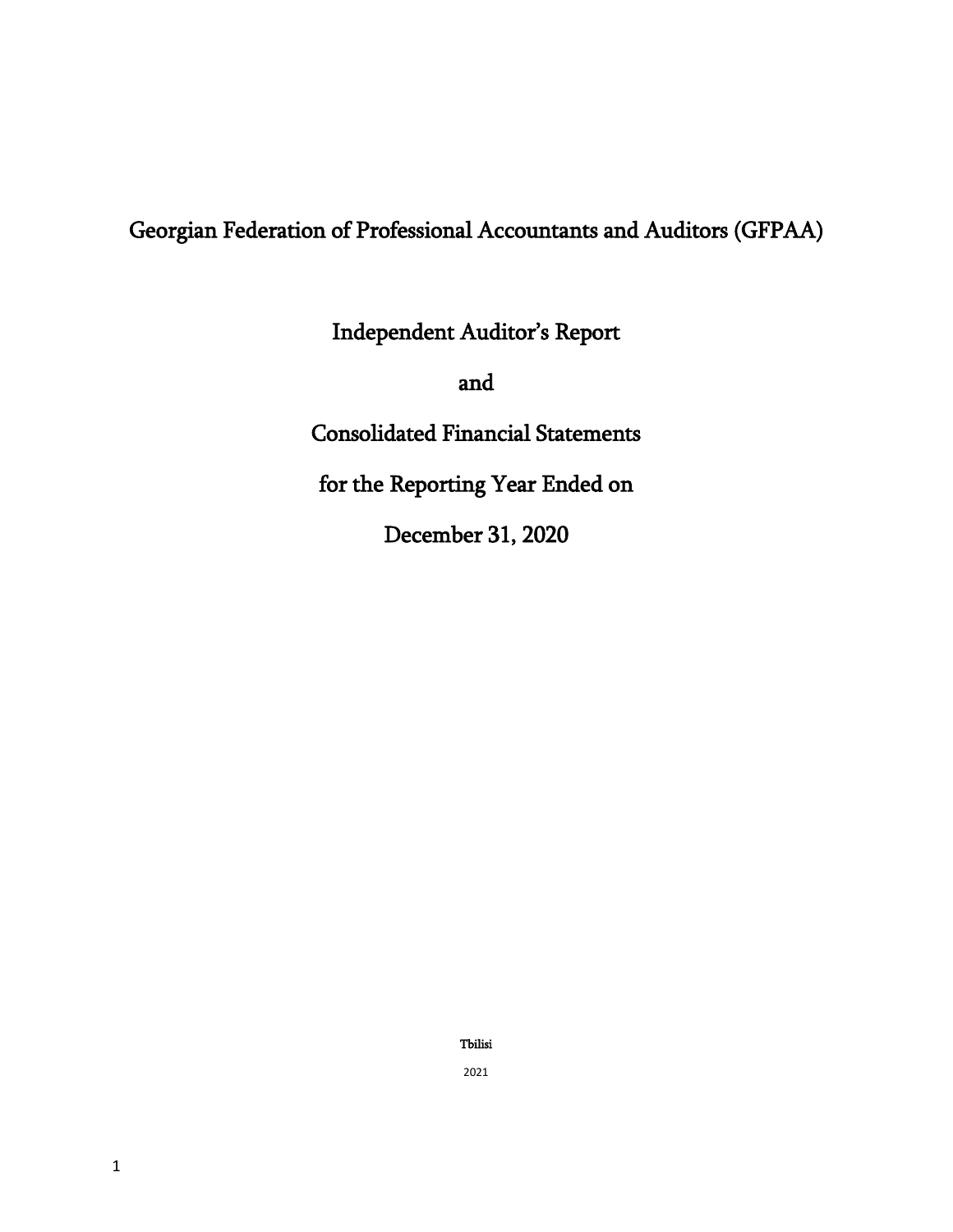# Georgian Federation of Professional Accountants and Auditors (GFPAA)

# Contents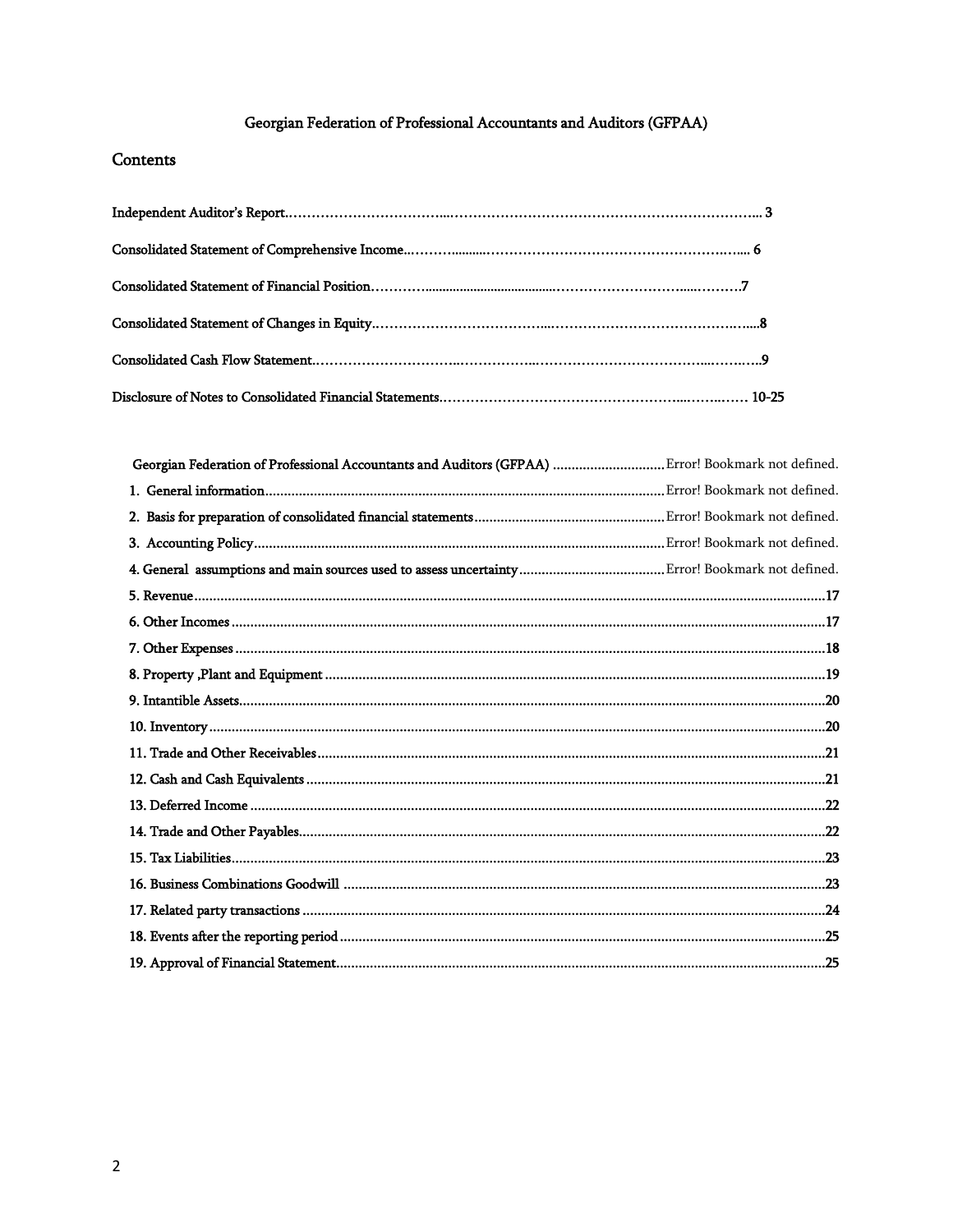

# Audit Company

# Independent Auditor"s Report

To the management of Georgian Federation of Professional Accountants and Auditors (GFPAA),

NCLE

# Auditor"s Report on Consolidated Financial Statements

# Opinion

We have audited the accompanying consolidated financial statements of Georgian Federation of Professional Accountants and Auditors (GFPAA), NCLE, which comprise consolidated statement of financial position as at December 31, 2020, and the consolidated Statement of comprehensive income, consolidated statement of changes in equity and consolidated cash flow statement for the year then ended, and a summary of significant accounting policies and other disclosures.

In our opinion, the consolidated financial statements present fairly, in all material respects, the financial position of Georgian Federation of Professional Accountants and Auditors (GFPAA), NCLE, as at December 31, 2020, and (of) its financial performance and its cash flows for the year then ended in accordance with International Financial Reporting Standards for Small and Medium Enterprises (IFRS of SMEs).

# Basis of Opinion

We conducted our audit in accordance with International Standards on Auditing (ISA). Our responsibilities as defined under the standards are described in detail in the section "Auditor"s Responsibility for the Audit of Financial Statement' of the Auditor's Reports. We are independent from the Georgian Federation of Professional Accountants and Auditors in compliance with the Code of Ethics issued by International Ethics Standards Board for Accountants (IESBA) and those ethical norms, which are related to the audit of the financial statements conducted by us. Besides, we fulfilled other ethical obligations required by the norms and the Code of Ethics by IESBA. We believe that the audit evidence we have obtained is sufficient and appropriate to provide a basis for our audit opinion.

# Responsibilities of the Management and Persons in Charge of Governance for the Financial Statements

Management is responsible for preparation and fair presentation of the financial statements in accordance with with International Financial Reporting Standards for Small and Medium Enterprises (IFRS of SMEs), as well as for establishment of such internal control that it considers necessary for preparation of financial statements that are free from material misstatement, whether due to fraud or error.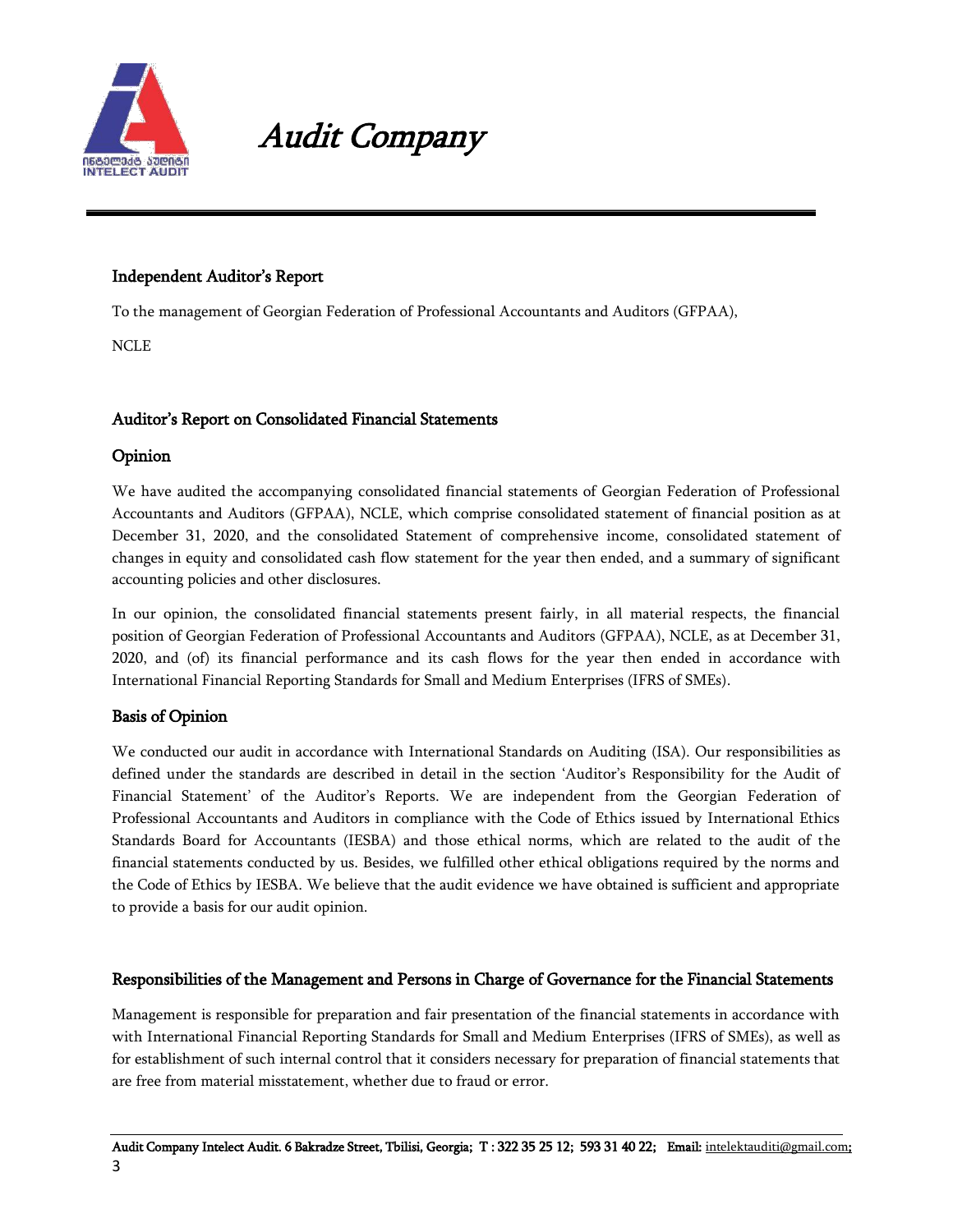In preparing the financial statements, management is responsible for assessing the GFPAA"s ability to continue as a going concern, disclosing, as applicable, matters related to going concern and using the going concern basis of accounting unless management either intends to liquidate the Company or to cease operations, or has no realistic alternative but to do so.

The persons in charge of governance are responsible for overseeing the process for preparation and presentation of GFPAA"s financial statements.

# Auditor"s Responsibilities for the Audit of the Financial Statements

Our objective is to obtain reasonable assurance about whether the consolidated financial statements are free from material misstatement whether due to fraud or error and to prepare auditor"s report, which contains our opinion. The reasonable assurance represents high level assurance but it is not a guarantee that audit conducted in accordance with ISA will always reveal any such misstatement. The misstatements might be caused due to fraud or error and they are considered material if it is reasonably expected that they, together or separately, will have impact on the economic decisions of the users taken on the basis of these financial statements.

As part of an audit in accordance with ISAs, we exercise professional judgment and maintain professional skepticism throughout the planning and performance of the audit. We also:

• Identify and assess the risks of material misstatement of the consolidated financial statements, whether due to fraud or error, design and perform audit procedures responsive to those risks, and obtain audit evidence that is sufficient and appropriate to provide a basis for our opinion. The risk of not detecting a material misstatement resulting from fraud is higher than for one resulting from error, as fraud may involve collusion, forgery, intentional omissions, misrepresentations, or the override of internal control.

• Obtain an understanding of internal control relevant to the audit in order to design audit procedures that are appropriate in the circumstances, but not for the purpose of expressing an opinion on the effectiveness of the Georgian Federation of Professional accountants and auditors"( GFPAA) internal control.

• Evaluate the appropriateness of accounting policies used and the reasonableness of accounting estimates and related disclosures made by management.

• Conclude on the appropriateness of management"s use of the going concern basis of accounting and, based on the audit evidence obtained, whether a material uncertainty exists related to events or conditions that may cast significant doubt on Georgian Federation of Professionals Accountants and Auditors (GFPAA)'s ability to continue as a going concern. If we conclude that a material uncertainty exists, we are required to draw attention in our auditors" report to the related disclosures in the financial statements or, if such disclosures are inadequate, to modify our opinion. Our conclusions are based on the audit evidence obtained up to the date of our auditors" report. However, future events or conditions may cause Georgian Federation of Professionals Accountants and Auditors (GFPAA) to cease to continue as a going concern.

• Evaluate the overall presentation, structure and content of the consolidated financial statements, including the disclosures, and whether the consolidated financial statements represent the underlying transactions and events in a manner that achieves fair presentation.

We are required to communicate with the management of Georgian Federation of professional accountants and auditors (GFPAA) regarding, among other matters, the planned scope and timing of the audit and significant audit findings, including any significant deficiencies in internal control that we identify during our audit.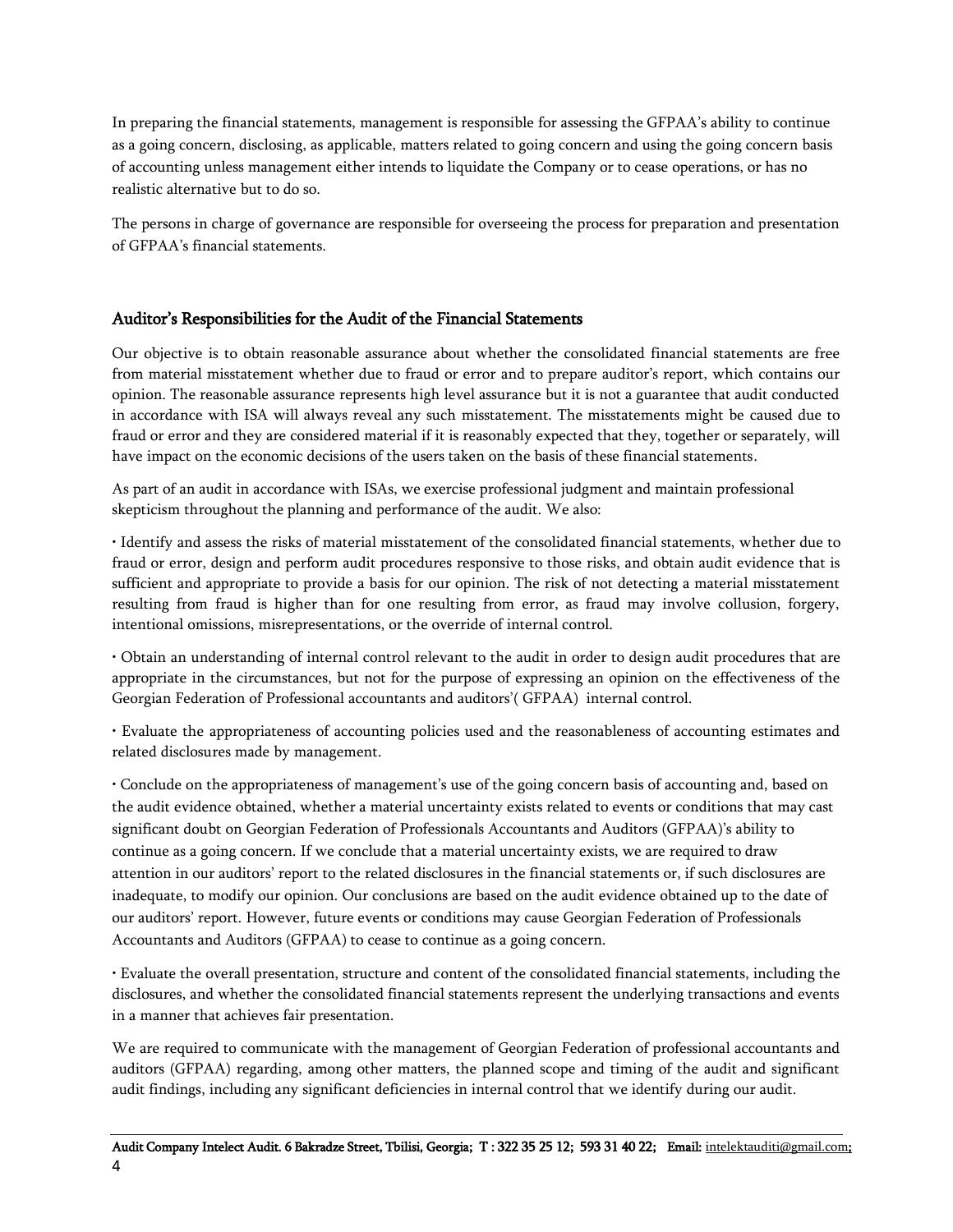We are also required to provide management with a statement that we have complied with relevant ethical requirements regarding independence, and to communicate with them all relationships and other matters that may reasonably be thought to bear on our independence, and where applicable, related safeguards.

On behalf of Intelect Audit (REG. №SARASF583489)

Engagement Partner, Auditor Lasha Vephkhvadze (Reg. № SARAS-A-730184)

27/07/2021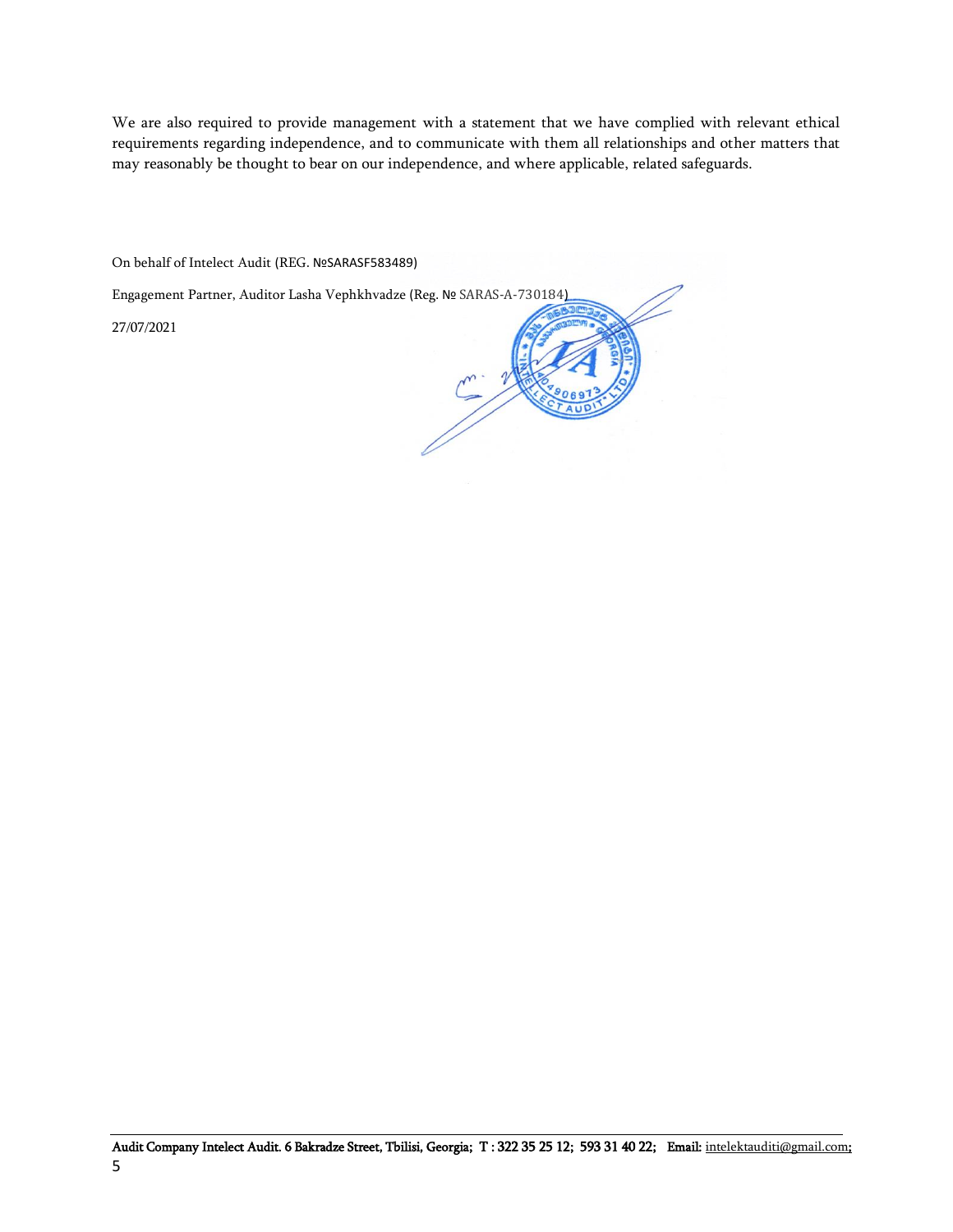# Georgian Federation of Professional Accountants and Auditors (GFPAA), Consolidated Statement of Comprehensive Income as of December 31, 2020 (in GEL)

| <b>Notes</b>   | December 31, 2020 | December 31,2019 |
|----------------|-------------------|------------------|
|                |                   |                  |
| 5              | 1,134,908         | 1,275,749        |
| 6              | 348,395           | 329,397          |
|                | (57, 307)         | 11,713           |
|                | (137,901)         | (95, 764)        |
|                | (869, 322)        | (903, 567)       |
|                | (40, 179)         | (45, 648)        |
| $\overline{7}$ | (425, 301)        | (595, 395)       |
|                | (46,707)          | (23, 515)        |
|                | (12, 353)         | (32, 647)        |
|                | (59,060)          | (56162)          |
|                | (59,060)          | (56162)          |
|                |                   |                  |
|                | (63, 421)         | (80, 777)        |
|                | 4361              | 24,615           |
|                |                   |                  |

\_\_\_\_\_\_\_\_\_\_\_\_\_\_\_\_\_\_\_\_\_\_\_\_\_\_\_\_\_\_\_\_\_\_\_\_\_\_\_\_\_\_\_\_\_\_\_\_\_\_\_\_\_\_\_\_\_\_\_\_\_\_\_\_\_\_\_\_\_\_\_\_\_\_\_\_\_\_\_\_\_\_\_\_\_\_\_\_\_\_\_\_\_\_\_\_\_\_\_\_\_\_\_\_\_\_\_\_\_\_\_\_\_\_\_\_

#### On behalf of the management:

Lavrenti Chumburidze Qetevan abesalashvili Executive Director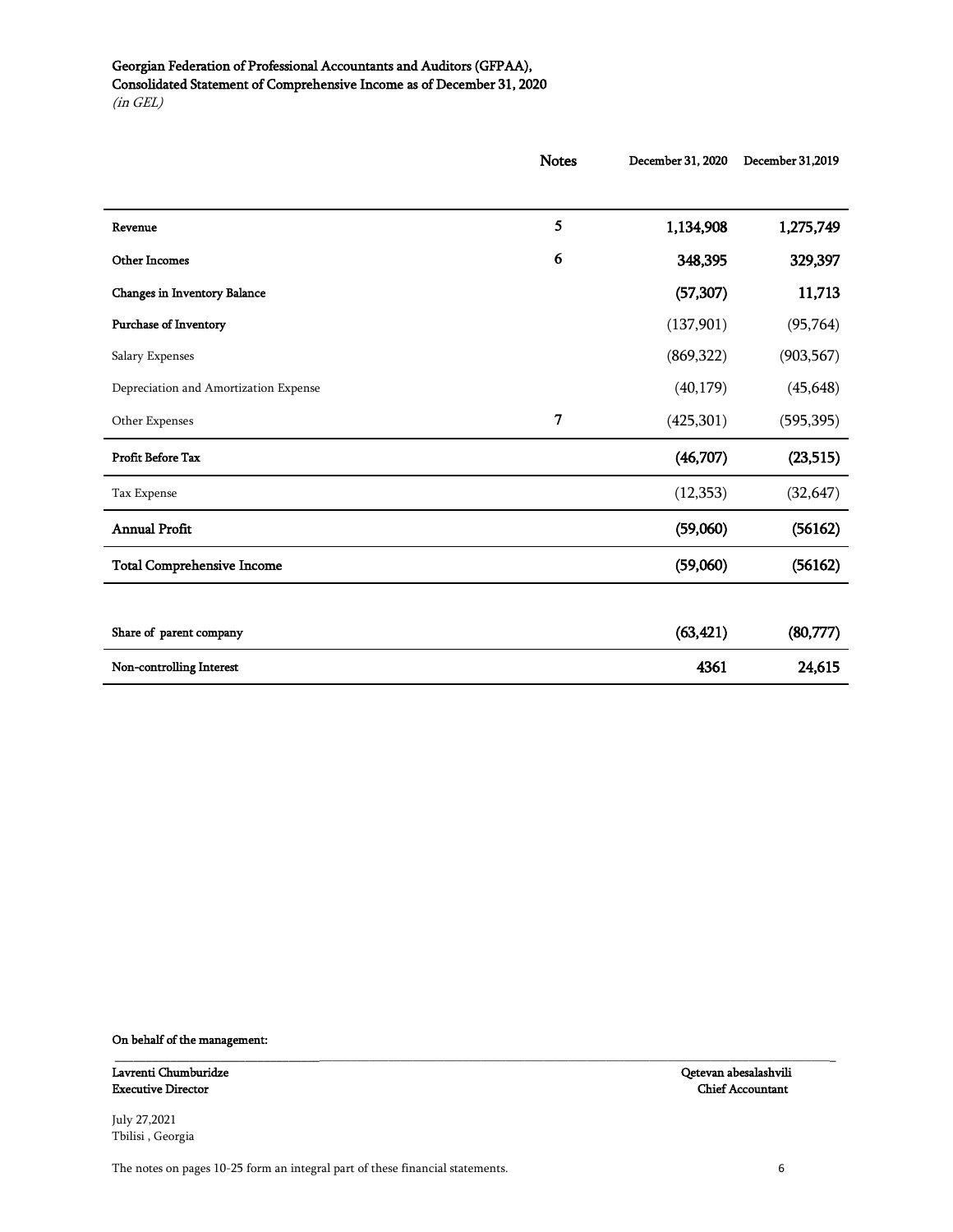# Georgian Federation of Professional Accountants and Auditors (GFPAA),

Consolidated Statement of Financial Position as of December 31, 2020

*(* in GEL *)*

|                                      | <b>Notes</b> | December 31,2020 | December 31,2019 |
|--------------------------------------|--------------|------------------|------------------|
| <b>Assets</b>                        |              |                  |                  |
| <b>Non-Current Assets</b>            |              |                  |                  |
| Property, Plant and Equipment        | 8            | 720,116          | 753,711          |
|                                      |              |                  |                  |
| Intangible Assets                    | 9            | 5,538            | 11,910           |
| Goodwill                             | 16           | 5,679            |                  |
| Investments in Other Entities        |              |                  | 400              |
| <b>Total Non-Current Assets</b>      |              | 731,333          | 766,021          |
| <b>Current Assets</b>                |              |                  |                  |
|                                      |              |                  |                  |
| Inventory                            | 10           | 159,315          | 201,348          |
| Trade and Other Receivables          | 11           | 286,398          | 218,132          |
|                                      |              |                  |                  |
| Cash and Cash Equivalents            | 12           | 757,376          | 854,424          |
| <b>Total Current Assets</b>          |              | 1,203,089        | 1,273,904        |
| <b>Total Assets</b>                  |              | 1,934,422        | 2,039,925        |
| <b>Equity and Liabilities</b>        |              |                  |                  |
| Equity                               |              |                  |                  |
| GFPAA Development Fund               |              | 1,459,682        | 1,520,205        |
| Retained Profit-Loss                 |              | (59,060)         | (56, 162)        |
| Non-controlling Interest             |              | 306,557          | 336,496          |
| <b>Total Equity</b>                  |              | 1,707,179        | 1,800,539        |
| Non-current Liabilities              |              |                  |                  |
| Deferred Income                      | 13           |                  | 28,313           |
| <b>Total Non-current Liabilities</b> |              |                  | 28,313           |
| <b>Current Liabilities</b>           |              |                  |                  |
| Trade and Other Payables             | 14           | 210,593          | 205,967          |
|                                      |              |                  |                  |
| Tax Liabilities                      | 15           | 16,650           | 5,106            |
| <b>Total Current Liabilities</b>     |              | 227,243          | 211,073          |
| <b>Total Equity and Liabilities</b>  |              | 1,934,422        | 2,039,925        |

\_\_\_\_\_\_\_\_\_\_\_\_\_\_\_\_\_\_\_\_\_\_\_\_\_\_\_\_\_\_\_\_\_\_\_\_\_\_\_\_\_\_\_\_\_\_\_\_\_\_\_\_\_\_\_\_\_\_\_\_\_\_\_\_\_\_\_\_\_\_\_\_\_\_\_\_\_\_\_\_\_\_\_\_\_\_\_\_\_\_\_\_\_\_\_\_\_\_\_\_\_\_\_\_\_\_\_\_\_\_\_\_\_\_\_\_

# On behalf of the management:

Lavrenti Chumburidze Qetevan abesalashvili Executive Director

July 27,2021 Tbilisi , Georgia

The notes on pages 10-25 form an integral part of these financial statements. 7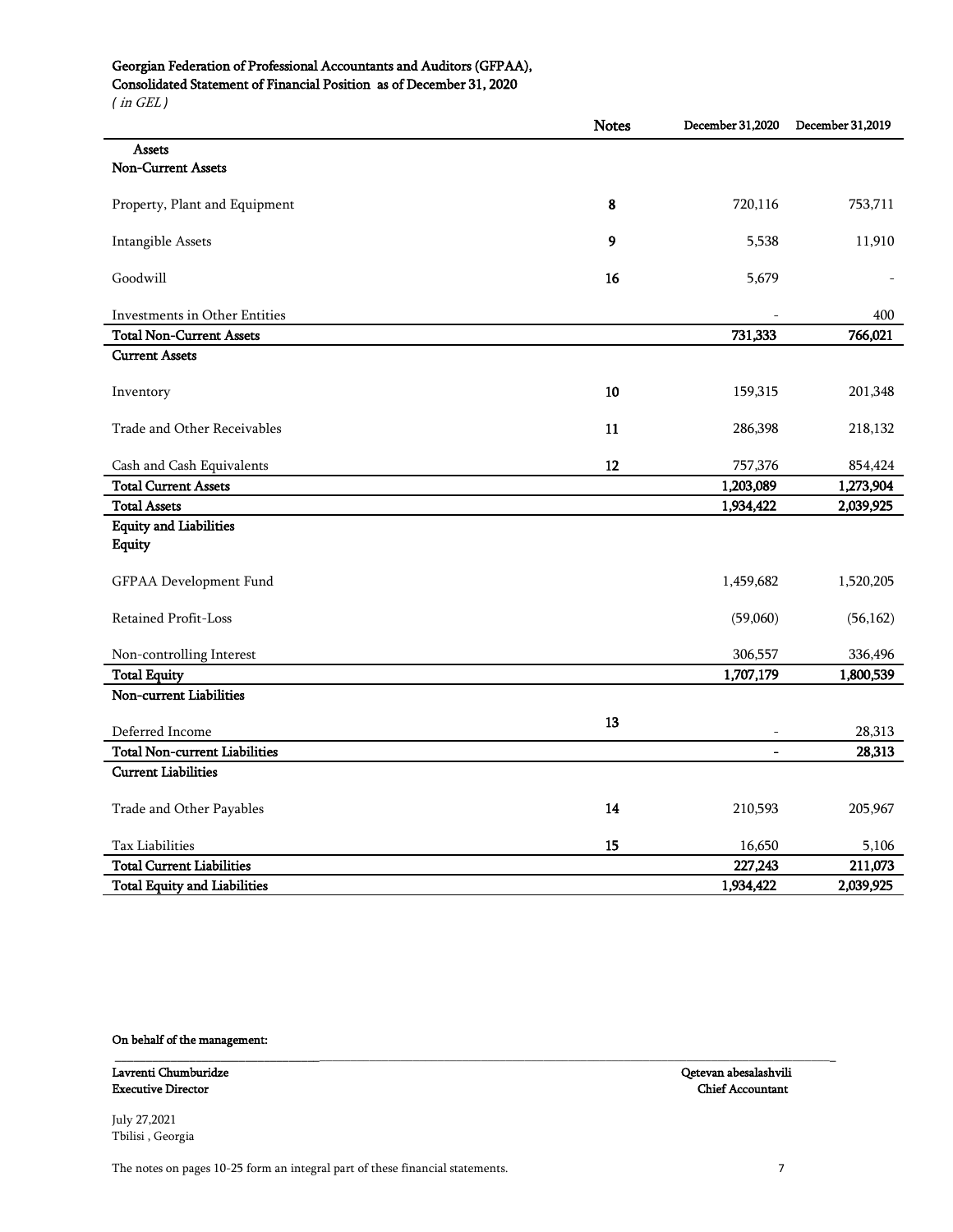#### Georgian Federation of Professional Accountants and Auditors (GFPAA), Consolidated Statement of Changes in Equity as of December 31, 2020 (in GEL)

| $\mu$                          | <b>GFPAA Development Fund</b> | Non-controlling Interest | ToTal     |
|--------------------------------|-------------------------------|--------------------------|-----------|
| Balance at 31.12.2018          | 1,544,820                     | 402,531                  | 1,947,351 |
| Current period net profit-loss | (80, 777)                     | 24,615                   | (56, 162) |
| Dividends issued               |                               | (90, 650)                | (90, 650) |
| Balance at 31.12.2019          | 1,464,043                     | 336,496                  | 1,800,539 |
| Current period net profit-loss | (63, 421)                     | 4,361                    | (59,060)  |
| Dividends issued               |                               | (34, 300)                | (34, 300) |
| Balance at 31.12.2020          | 1,400,622                     | 306,557                  | 1,707,179 |

\_\_\_\_\_\_\_\_\_\_\_\_\_\_\_\_\_\_\_\_\_\_\_\_\_\_\_\_\_\_\_\_\_\_\_\_\_\_\_\_\_\_\_\_\_\_\_\_\_\_\_\_\_\_\_\_\_\_\_\_\_\_\_\_\_\_\_\_\_\_\_\_\_\_\_\_\_\_\_\_\_\_\_\_\_\_\_\_\_\_\_\_\_\_\_\_\_\_\_\_\_\_\_\_\_\_\_\_\_\_\_\_\_\_\_\_

On behalf of the management:

Lavrenti Chumburidze Qetevan abesalashvili Executive Director

July 27,2021 Tbilisi , Georgia

The notes on pages 10-25 form an integral part of these financial statements. 8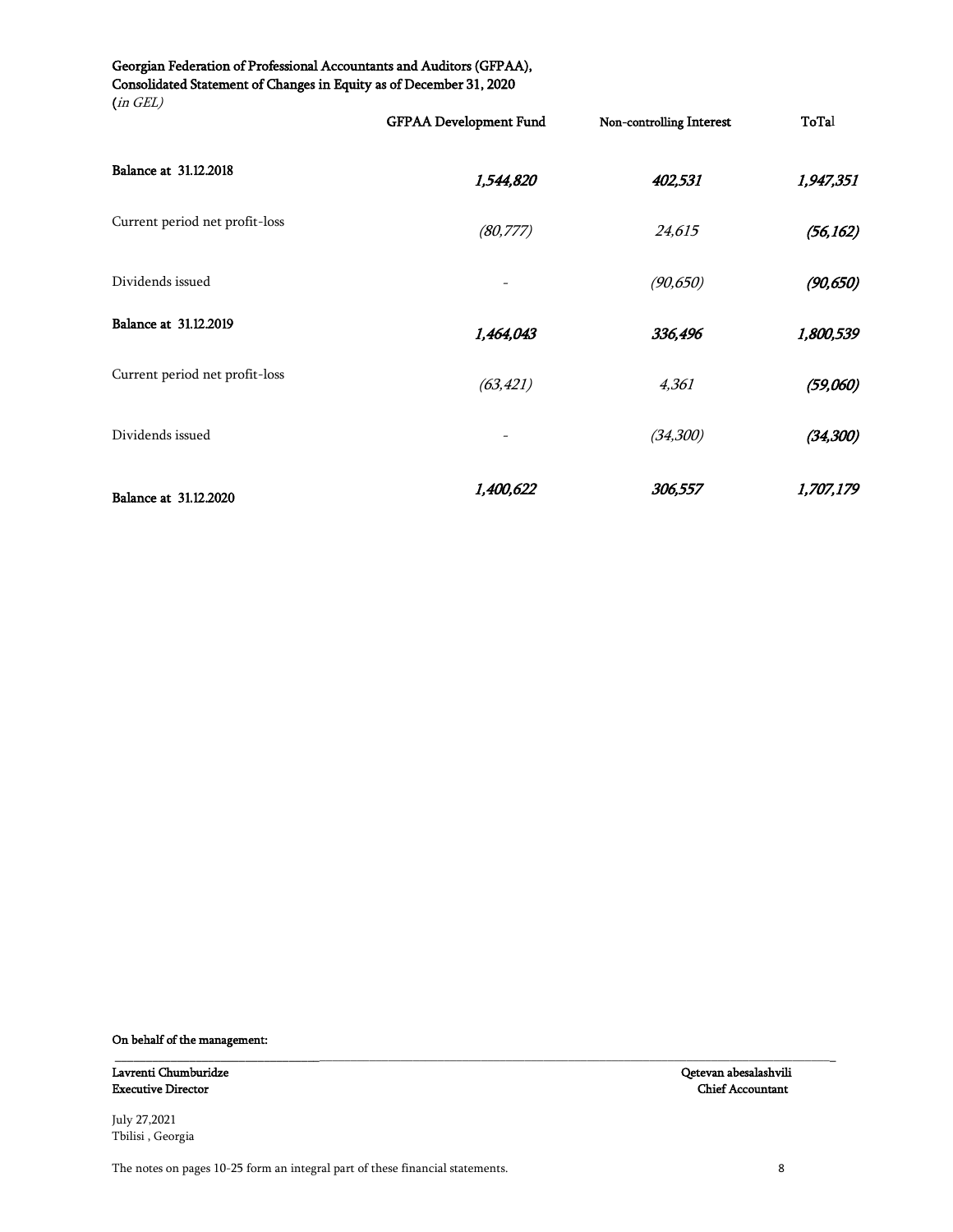# Georgian Federation of Professional Accountants and Auditors (GFPAA),

### Consolidated Cash Flow Statement as of December 31, 2020

(in GEL)

|                                                                    | December 31, 2020 | December 31,2019 |
|--------------------------------------------------------------------|-------------------|------------------|
| <b>Cash Flows from Operating Activities</b>                        |                   |                  |
| Cash receipts from customers                                       | 1,253,065         | 1,453,133        |
| Membership fees                                                    | 144,609           | 154,300          |
| Other operating income                                             | 40,376            | 111,586          |
| Salaries paid                                                      | (601, 880)        | (738, 796)       |
| Taxes paid                                                         | (320, 135)        | (452, 641)       |
| Payment of administrative and other non-operating expenses         | (312, 174)        | (382,043)        |
| Cash paid to suppliers                                             | (139, 233)        | (127, 821)       |
| Dividends issued                                                   | (31,219)          | (86,118)         |
| Rent paid                                                          | (103, 370)        | (18,000)         |
| Membership fees paid                                               | (15, 278)         | (13, 373)        |
|                                                                    |                   |                  |
| Net cash from operating activities                                 | (85, 238)         | (99, 773)        |
| Cash flows from investing activities                               |                   |                  |
| Repayment of issued loan                                           |                   | 12,836           |
| Proceeds from disposal of non-current assets                       | (6,000)           |                  |
| Purchase of property, plant and equipment                          | (5, 810)          | (45, 338)        |
| Net cash flows from investing activities                           | (11, 810)         | (32,503)         |
| Net increase in cash and cash equivalents                          | (97, 048)         | (132, 275)       |
| Cash and cash equivalents at the beginning of the reporting period | 854,424           | 986,699          |
| Cash and cash equivalents at the end of the reporting period       | 757,376           | 854,424          |

\_\_\_\_\_\_\_\_\_\_\_\_\_\_\_\_\_\_\_\_\_\_\_\_\_\_\_\_\_\_\_\_\_\_\_\_\_\_\_\_\_\_\_\_\_\_\_\_\_\_\_\_\_\_\_\_\_\_\_\_\_\_\_\_\_\_\_\_\_\_\_\_\_\_\_\_\_\_\_\_\_\_\_\_\_\_\_\_\_\_\_\_\_\_\_\_\_\_\_\_\_\_\_\_\_\_\_\_\_\_\_\_\_\_\_\_

### On behalf of the management:

Lavrenti Chumburidze Qetevan abesalashvili Executive Director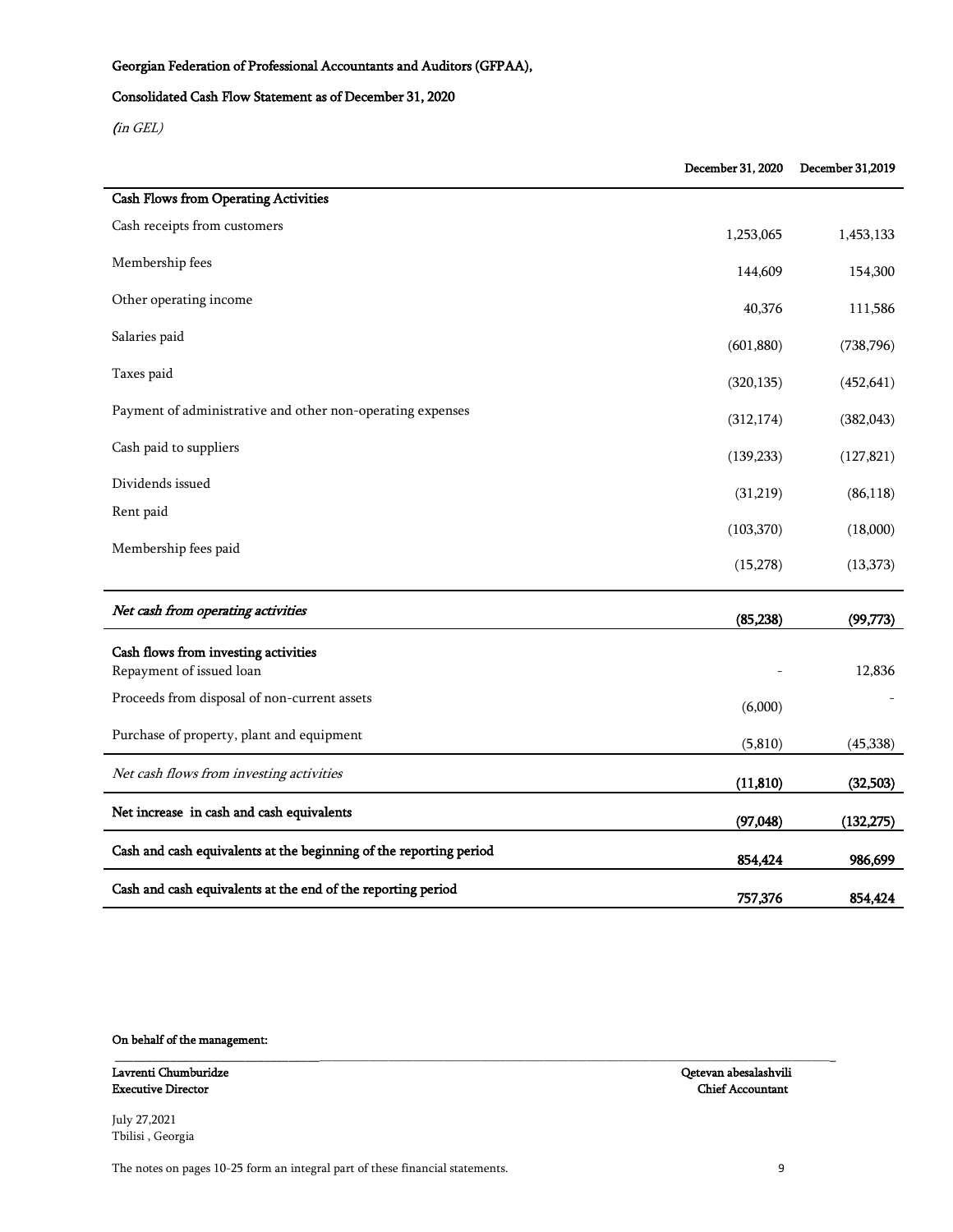(in GEL)*)*

1. General information

In line with the Georgian legislation Georgian Federation of Accountants and Auditors (GFPAA) represents membership based professional organization (registered union). Legal address and location of the GFPAA is 61 Tsereteli Avenue, Tbilisi, Georgia. Activities of the GFPAA are mainly related to training, re-training, professional certification and continuous education of accountants and auditors. These financial statements represent Annual Consolidated Financial Statements of GFPAA and its subsidiaris: Institute of Professional Accountants Ltd and Journal "Accounting - Reporting" Ltd

The institute mainly carries out educational activity, training and re-training of accountants.

Journal "Accounting -Reporting" Ltd publishes a monthly scientific-practical Journal "Accounting"

Economic activities of the GFPAA are mainly related to training, re-training, professional certification and continuous education of accountants and auditors.

GFPAA operates through its head office (61 Tsereteli Avenue, Tbilisi) and the following regional and district branches:

- Ajara Autonomous Republic Branch;
- Imereti Regional Branch;
- Samegrelo-Zemo Svaneti Regional Branch;
- Kakheti Regional Branch;
- Rustavi District Branch
- Poti District Branch;
- Gori District Branch.

#### 2. Basis for preparation of financial statements and accounting policy

#### A. Decleration of relevance

This Consolidated Financial Statement is prepared in accordance with International Financial Reporting Standards for Small and Medium-sized Entities issued by the International Accounting Standards Board.

The financial statements are the statements of a single entity for the reporting period beginning on January 1, 2020 and ending on December 31, 2020. Amounts in fianancial statements are rounded to the unit.

The significant accounting policy used in preparation of the financial statements are set out below. This policy is consistently applied to all information presented in the financial statements, unless otherwise stated.

#### B. Measurment Basis

The financial statements have been prepared using the historical cost method. Management believes that access to a going concern is appropriate for the company.

#### C. Going Concern basis

Management has prepared these financial statements on a going concern basis. Making this decision, management took into account the financial condition of the company, positive operating cash flows, current plans, profitability of operations and access to local or international financial resources.

\_\_\_\_\_\_\_\_\_\_\_\_\_\_\_\_\_\_\_\_\_\_\_\_\_\_\_\_\_\_\_\_\_\_\_\_\_\_\_\_\_\_\_\_\_\_\_\_\_\_\_\_\_\_\_\_\_\_\_\_\_\_\_\_\_\_\_\_\_\_\_\_\_\_\_\_\_\_\_\_\_\_\_\_\_\_\_\_\_\_\_\_\_\_\_\_\_\_\_\_\_\_\_\_\_\_\_\_\_\_\_\_\_\_\_\_

#### On behalf of the management:

**Executive Director** 

Lavrenti Chumburidze Qetevan abesalashvili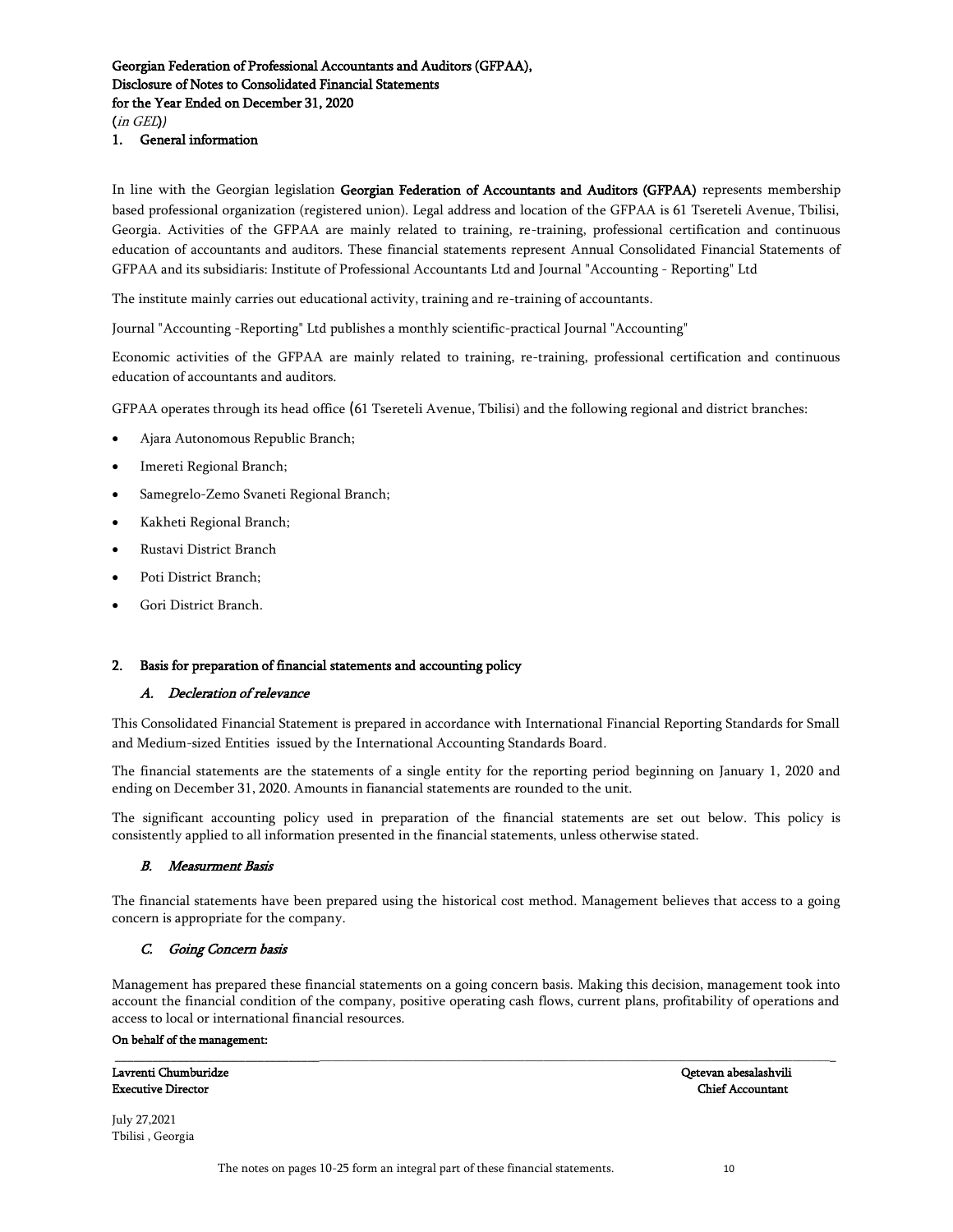#### (in GEL)*)*

The World Health Organization officially announced the COVID-19 pandemic in March 2020. In order to reduce the impact of the pandemic,Georgian government took appropriate measures and imposed restrictions such as quarantine, curfew, international flight restrictions and other business restrictions. Due to the specifics of the company's activities, these measures partially limited the company's activities, although these measures had a negative impact on the country's economy and local business.

The management took appropriate measures to reduce the impact of the pandemic on company activity. Operating processes were carried out in compliance with all rules and regulations in the company. It is difficult to predict the current economic situation and the future results of the above measures, but the management believes that the relevant financial reserve also guarantees GFPAA financial stability, net asset value and high level of liquidity, which does not endanger the company 's functionality for at least 12 months.

#### 2.1 Basis for Consolidation

The Consolidated Financial Statements includes Financial Statements of GFPAA and its subsidiaries: Institute of Professional Accountants Ltd and Journal "Accounting- Reporting" Ltd. It is prepared on the basis of going concern principle and accrual accounting. All intragroup transactions, balances, income and expenses are eliminated in the financial statements.

Information on the subsidiary of GFPAA

| ## | Name                                         | Main Activity                                              | Place of Registration<br>and Operations |            | Owned share/voting shares<br>$(\%)$ |
|----|----------------------------------------------|------------------------------------------------------------|-----------------------------------------|------------|-------------------------------------|
|    |                                              |                                                            |                                         | 31/12/2020 | 31/12/2019                          |
| 1  | Institute of Professional<br>Accountants Ltd | Training, re-training of<br>accountants                    | Georgia                                 | 51         | 51                                  |
| 2  | Journal "Accounting-<br>Reporting Ltd        | Publishing of a periodical<br>scientific-practical Journal | Georgia                                 | 100        | 20                                  |

# 2.2 Methods used in Preparation of the Consolidated Financial Statements and Assessments

#### Consolidation Principles

The consolidated financial statement reflects financial information of the GFPAA group as a whole economic entity. In preparing the Consolidated Financial Statements:

(a) Financial Statements of GFPAA and its subsidiary are unified item by item, by summing up similar assets, liabilities, and equity, income and expense items;

\_\_\_\_\_\_\_\_\_\_\_\_\_\_\_\_\_\_\_\_\_\_\_\_\_\_\_\_\_\_\_\_\_\_\_\_\_\_\_\_\_\_\_\_\_\_\_\_\_\_\_\_\_\_\_\_\_\_\_\_\_\_\_\_\_\_\_\_\_\_\_\_\_\_\_\_\_\_\_\_\_\_\_\_\_\_\_\_\_\_\_\_\_\_\_\_\_\_\_\_\_\_\_\_\_\_\_\_\_\_\_\_\_\_\_\_

#### On behalf of the management:

Executive Director Chief Accountant

Lavrenti Chumburidze Qetevan abesalashvili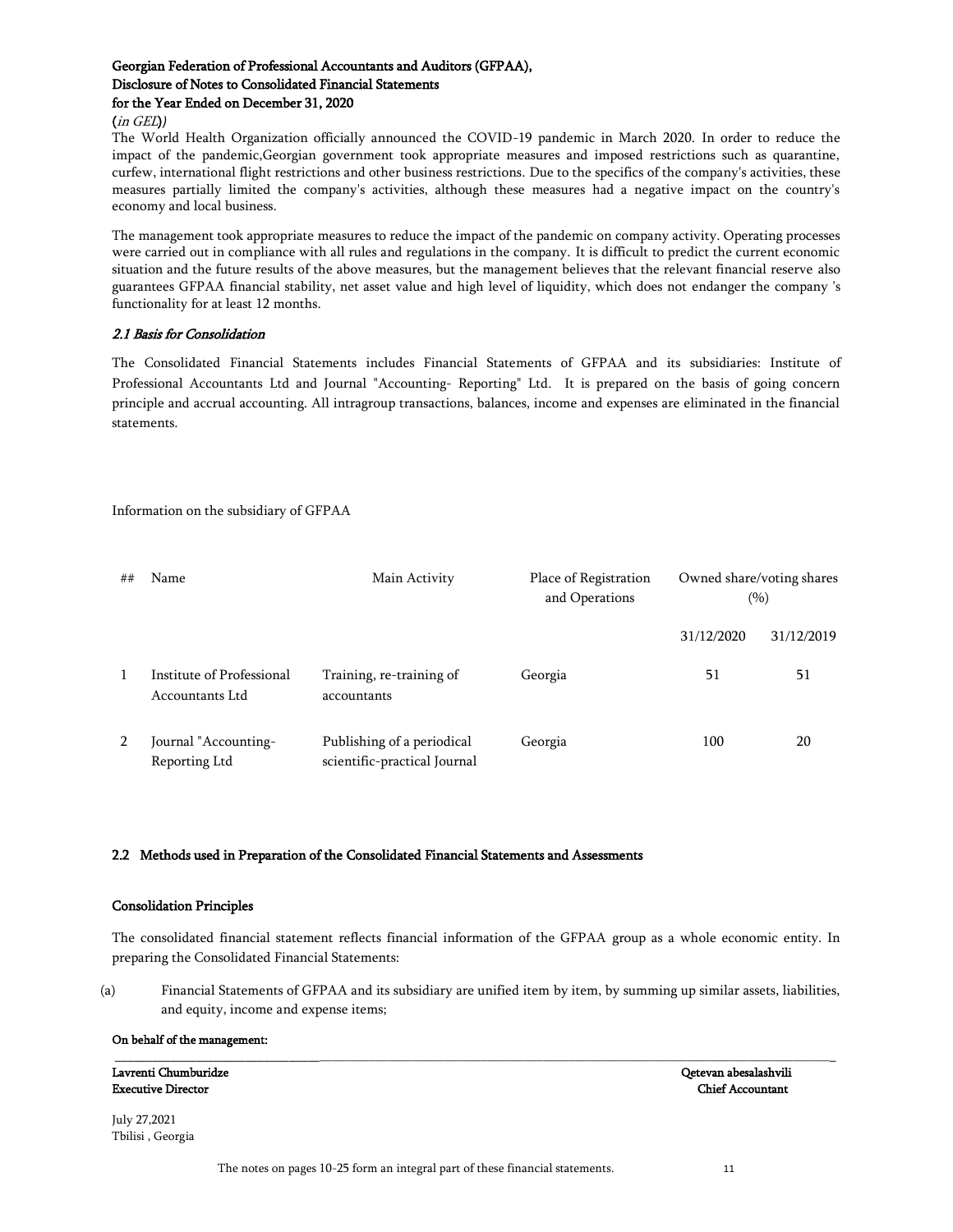(in GEL)*)*

- (b) Balance of the investment by GFPAA in the subsidiary is eliminated as well as share of GFPAA in equity of its subsidiary;
- (c) Non-controlling share is assessed and reflected in the reporting period income or loss of the consolidated subsidiary, separately from GFPAA's share;
- (d) Non-controlling share in net assets of the consolidated subsidiary is assessed and reflected separately from GFPAA"s share

# 3. Accounting Policy

#### Income Recognition

Income is recognized by fair value of received or receivable income. It excludes sales discounts as well as discounts for early settlment and batch volume. Income includes only total amount received or receivable under its name.

service fees are recognised based on completion stage of the applicable service contracts, at the end of the reporting period, if it is possible to reliably estimate results of the services rendered. Otherwise income is recognized only in the amount of already recognized expenses.

Income from sale of goods is recognized when the following conditions are met:

- (a) the entity transferes to the buyer substantially all risks and rewards of ownership the goods;
- (b) the entity does not retain continious menegerial involvement to the level, which is associated with ownership and does not excersize effective control on the goods sold;
- (c) Income can be estimated reliably;
- (d) It is expected that the entity will receive economic benefit from the operation; and
- (e) Reliable estimation of already incurred and future costs related to the operation is possible;

#### 3.2 Financial Instruments

#### Trade Receivables

Receivables arising from short term credit sales of services to clients is recognized by undiscounted amount of receivable cash with consideration of impairment (the amount is uncollectable).

Receivables from the sale of goods / services on interest-free credit to the customer on different terms from the usual business conditions is recognized at the current selling price of these goods in cash and is valued at amortized cost at the end of the reporting period by the effective interest method, with consideration of impairment (possibility of the amount becoming uncollectable).

\_\_\_\_\_\_\_\_\_\_\_\_\_\_\_\_\_\_\_\_\_\_\_\_\_\_\_\_\_\_\_\_\_\_\_\_\_\_\_\_\_\_\_\_\_\_\_\_\_\_\_\_\_\_\_\_\_\_\_\_\_\_\_\_\_\_\_\_\_\_\_\_\_\_\_\_\_\_\_\_\_\_\_\_\_\_\_\_\_\_\_\_\_\_\_\_\_\_\_\_\_\_\_\_\_\_\_\_\_\_\_\_\_\_\_\_

#### On behalf of the management:

Lavrenti Chumburidze Qetevan abesalashvili Executive Director Chief Accountant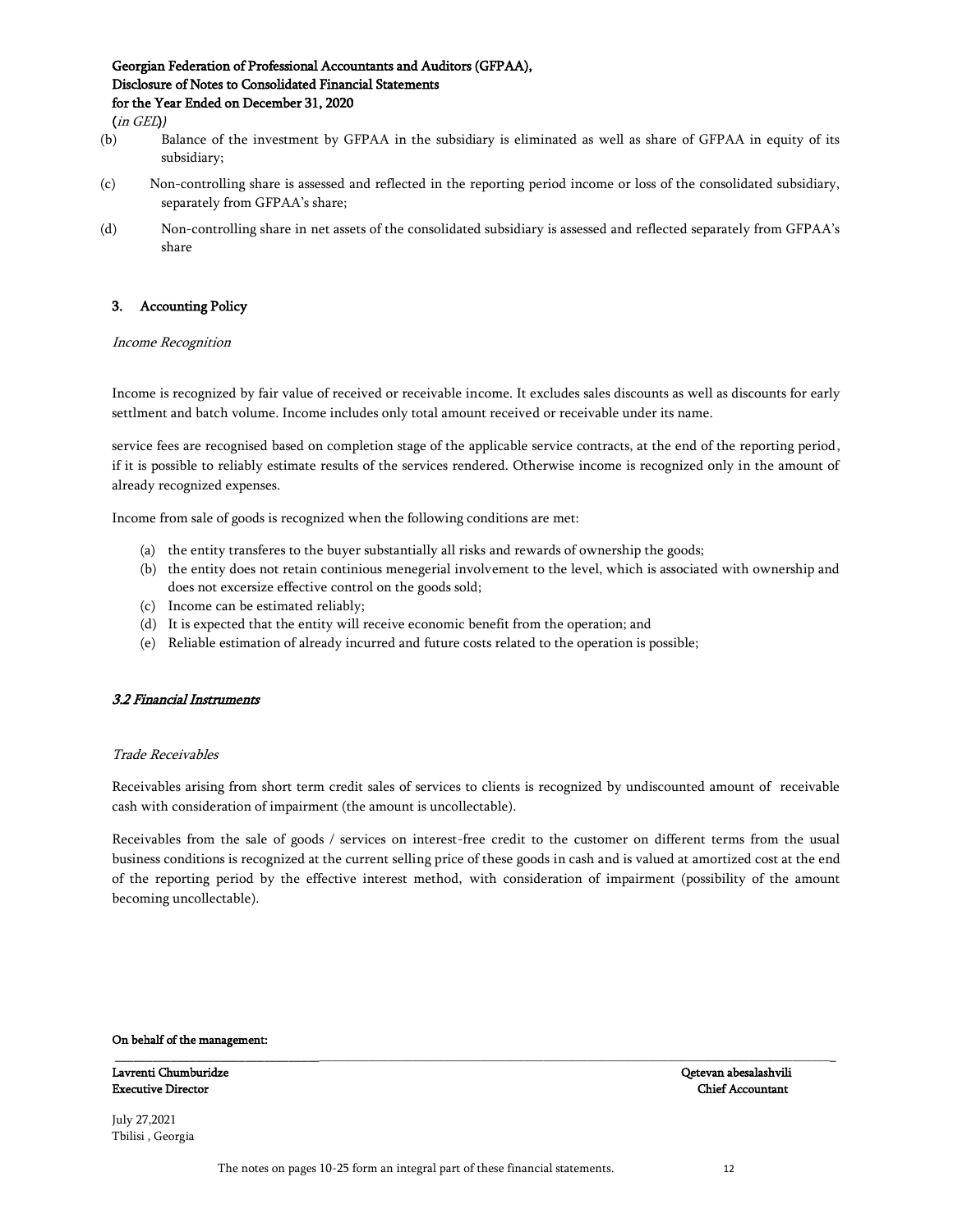(in GEL)*)*

#### Trade Payables

Receivables arising from short term credit purchase of goods and services from suppliers is recognized by undiscounted amount of payables to the supplier.

Any change in liabilities arising from supply and services denominated in a foreign currency that results from the change in exchange rate is recognized in profit or loss.

#### Impairment Loss of Financial Assets

Impairment loss of financial assets measured at amortized cost is difference between the asset"s carrying value and present value of estimated cash flows discounted by initial effective interest rate of the asset. When a financial asset has variable interest rate discount rate used for measurement of impairment loss is current effective interest rate set by the agreement.

Impairment loss of financial assets measured at cost reduced by the amount of impairment loss is difference between the asset"s carrying value and best estimate (which will be an approximate amount) of the amount that the entity would receive during the reporting period if the asset were sold.

#### Property, Plant and Equipment

Property, plant and equipment (PPE) is reflected in the balance at purchase cost, reduced by accumulated depreciation and impairment loss. Depreciation is calculated using straight-line depreciation method. Useful life of the property, plant and equipment is defined individually and varies from 2 to 10 years. Depreciation rate by the PPE groups are as follows:

| N             | Category               | Depreciation Rate, % |
|---------------|------------------------|----------------------|
|               | Office equipment       | $20 - 30$            |
| $\mathcal{L}$ | Furniture and fixtures | $25 - 50$            |
| 3             | Vehicles               | $10 - 15$            |

If there is any indication that the depreciation rate, the useful life of the asset, or the residual value has changed significantly to reflect new expectations, the depreciation of a given asset will be adjusted prospectively.

Income or loss from derecognation of property, plant and equipment (the difference between the net income and the carrying amount of property, plant and equipment) is recognized in profit or loss for the period and is classified as other income or other expense.

\_\_\_\_\_\_\_\_\_\_\_\_\_\_\_\_\_\_\_\_\_\_\_\_\_\_\_\_\_\_\_\_\_\_\_\_\_\_\_\_\_\_\_\_\_\_\_\_\_\_\_\_\_\_\_\_\_\_\_\_\_\_\_\_\_\_\_\_\_\_\_\_\_\_\_\_\_\_\_\_\_\_\_\_\_\_\_\_\_\_\_\_\_\_\_\_\_\_\_\_\_\_\_\_\_\_\_\_\_\_\_\_\_\_\_\_

#### On behalf of the management:

Lavrenti Chumburidze Qetevan abesalashvili Executive Director Chief Accountant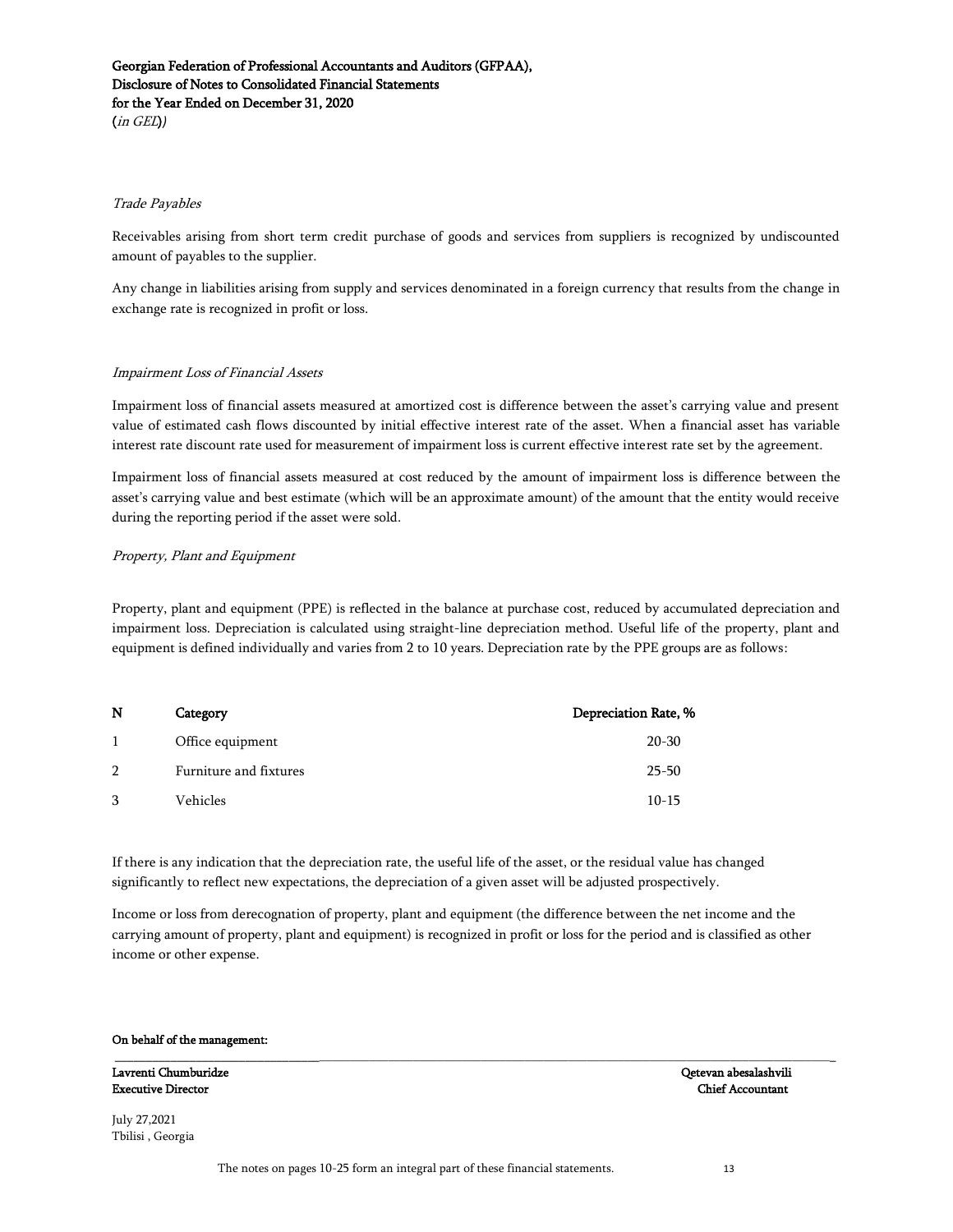(in GEL)*)*

#### Intangible Assets

Intangible assets are measured at cost, reduced by accumulated amortization and accumulated impairment loss.

Amortization is charged on straight line bases for allocation of amortized value on a systemic bases. 15% rate is used to charge annual amortization.

Asset"s carrying value, amortization method or usefull life is adjusted prospectively in case of indications of changes in carrying value or useful life of intangible assets.

#### Inventory

Inventory is measured at the lower of cost and estimated net realization value reduced by completion and selling costs.

Reduction of inventory value represents impairment loss and it is immediately recognized in profit or loss. If the realization value of inventory, reduced by completion and selling costs, is increased during measurement at the next reporting date, then impairment loss is reinstated so that new carrying value is lower of cost and adjusted selling price reduced by completion and selling costs.

When inventory is sold, its carrying amount is recognized as an expense in the period in which the relevant revenue is received.

FIFO formula is used to determine the cost of inventory spent.

#### Lease

A lease is classified as financial lease if essentially all risks and economic benefits associated with ownership of assets is transferred to the entity. All other leases are classified as ordinary (operational) leases.

Rights to financially leased assets are recognized as the assets of the entity at an amount equal to the fair value of the leased property. (Or, if less than, the discounted value of the minimum lease payments) Which is determined at the beginning of the lease. The corresponding liability to the lessor is reflected in the statement of financial position as a financial lease liability. Lease payments are apportioned between the financial expenses accrued and the reduction in the lease liability so that a fixed interest rate is incurred on the outstanding balance of the liability. Accrued financial expenses are deducted from profit or loss. Finance lease assets are included in property, plant and equipment, they are depreciated and their impairment losses are assessed in the same way as for assets owned by the entity.

Lease payments payable under ordinary leases are reflected in profit or loss on a straight-line method during the relevant lease term.

\_\_\_\_\_\_\_\_\_\_\_\_\_\_\_\_\_\_\_\_\_\_\_\_\_\_\_\_\_\_\_\_\_\_\_\_\_\_\_\_\_\_\_\_\_\_\_\_\_\_\_\_\_\_\_\_\_\_\_\_\_\_\_\_\_\_\_\_\_\_\_\_\_\_\_\_\_\_\_\_\_\_\_\_\_\_\_\_\_\_\_\_\_\_\_\_\_\_\_\_\_\_\_\_\_\_\_\_\_\_\_\_\_\_\_\_

#### On behalf of the management:

Lavrenti Chumburidze Qetevan abesalashvili Executive Director Chief Accountant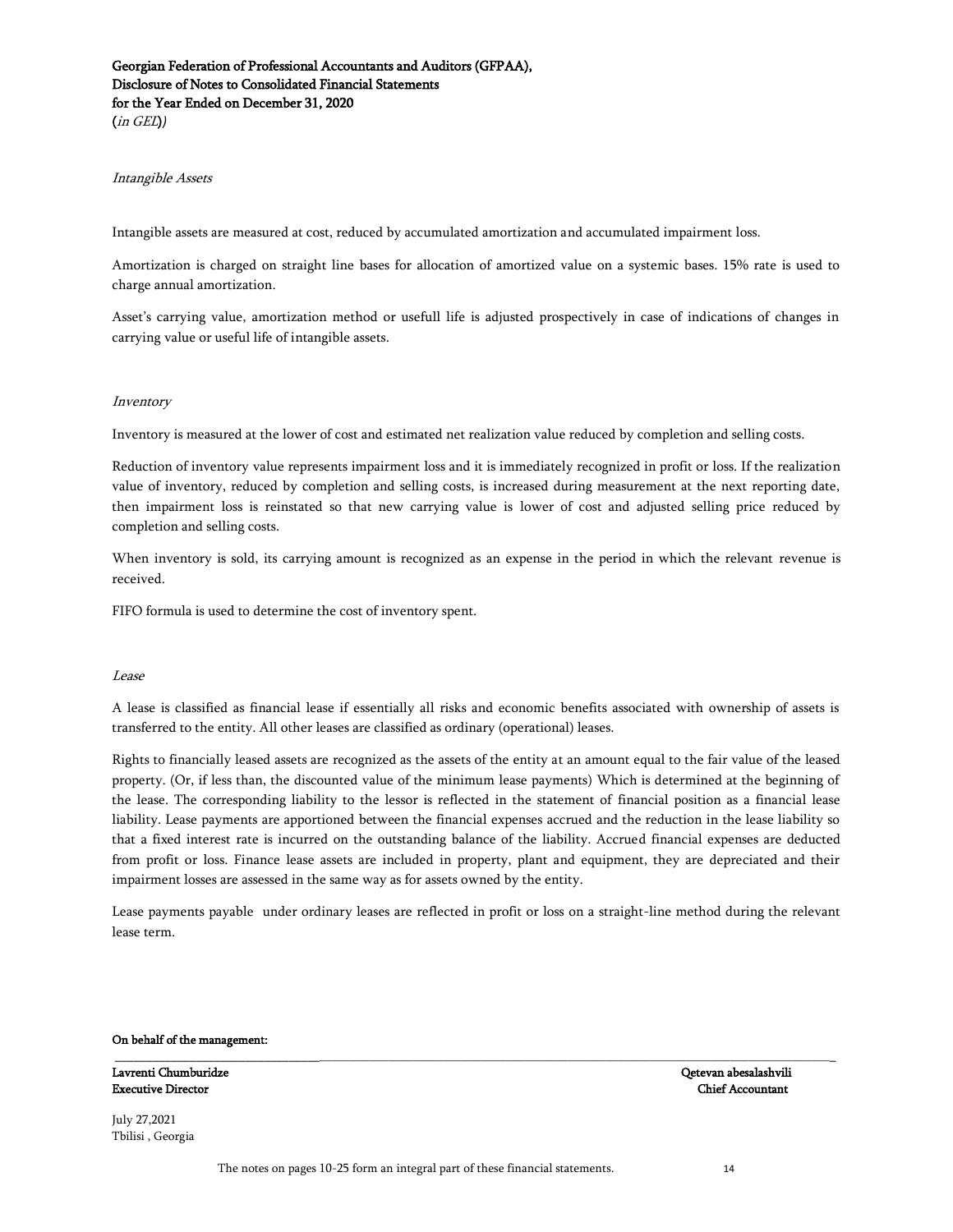(in GEL)*)* Provisions

Provisions are recognized by the best estimate of the amount that would be required (The amount that the entity would have spent, as resonable possible at the end of the reporting period) to cover this liability for the reporting date.

#### Impairment of Assets

Property, plant and equipment and intangible assets, are reviewed at each reporting date in order to indentify whether there are indications of impairment of the assets. Recoverable amount is of any asset (or groups of related assets) is estimated if impairment indications exist and then it is compared to its carrying value. If recoverable amount is less then carrying value is reduced to recoverable value and impairment loss is immediately recognized in profit or loss.

If impairment loss is recovered/compensated afterwards then carrying value of asset (or group of similar assets) is increased to adjusted recoverable amount (to adjusted selling price, reduced by completion and selling costs in case of inventory) of the asset but not to the amount, which is higher than the amount that would be defined if impairment loss of the asset (or group of similar assets) were not recognized during previous years. Recovered impairment loss is immediately recognized in profit or loss.

#### Employee Short Term Benefits

All types of expenditures related to employees short term benefits that employees are entitled to receive for rendering services during the reporting period is recognized as liability and expense (excluding the expenditures, which is recognized in the cost of inventory, property, plant and equipment or other assets).

Amounts recognized as employees short term benefits during the reporting period are measured by undiscounted amount of the short term benefits that are payable to employees for rendering the above mentioned services.

The expected value of accumulating compensated absences are assessed as the undiscounted additional amount that the entity expects to pay for the unused entitlement accumulated at the end of the reporting period.

#### Foreign Currency Operations

Foreign currency operations are accounted in functional currency at initial recognition. Amount denominated in foreign currency is translated into functional currency using spot exchange rate at the date of the operation.

Cash items denominated in foreign currency are measured using closing exchange rate at the end of the reporting period.

Exchange differences arising from settlement of cash items or from their translation using the exchange rate that is different from the exchange rate used for translation of the items at initial recognition during the period or previous periods is recognized in the reporting period when is arises.

\_\_\_\_\_\_\_\_\_\_\_\_\_\_\_\_\_\_\_\_\_\_\_\_\_\_\_\_\_\_\_\_\_\_\_\_\_\_\_\_\_\_\_\_\_\_\_\_\_\_\_\_\_\_\_\_\_\_\_\_\_\_\_\_\_\_\_\_\_\_\_\_\_\_\_\_\_\_\_\_\_\_\_\_\_\_\_\_\_\_\_\_\_\_\_\_\_\_\_\_\_\_\_\_\_\_\_\_\_\_\_\_\_\_\_\_

#### On behalf of the management:

Lavrenti Chumburidze Qetevan abesalashvili Executive Director Chief Accountant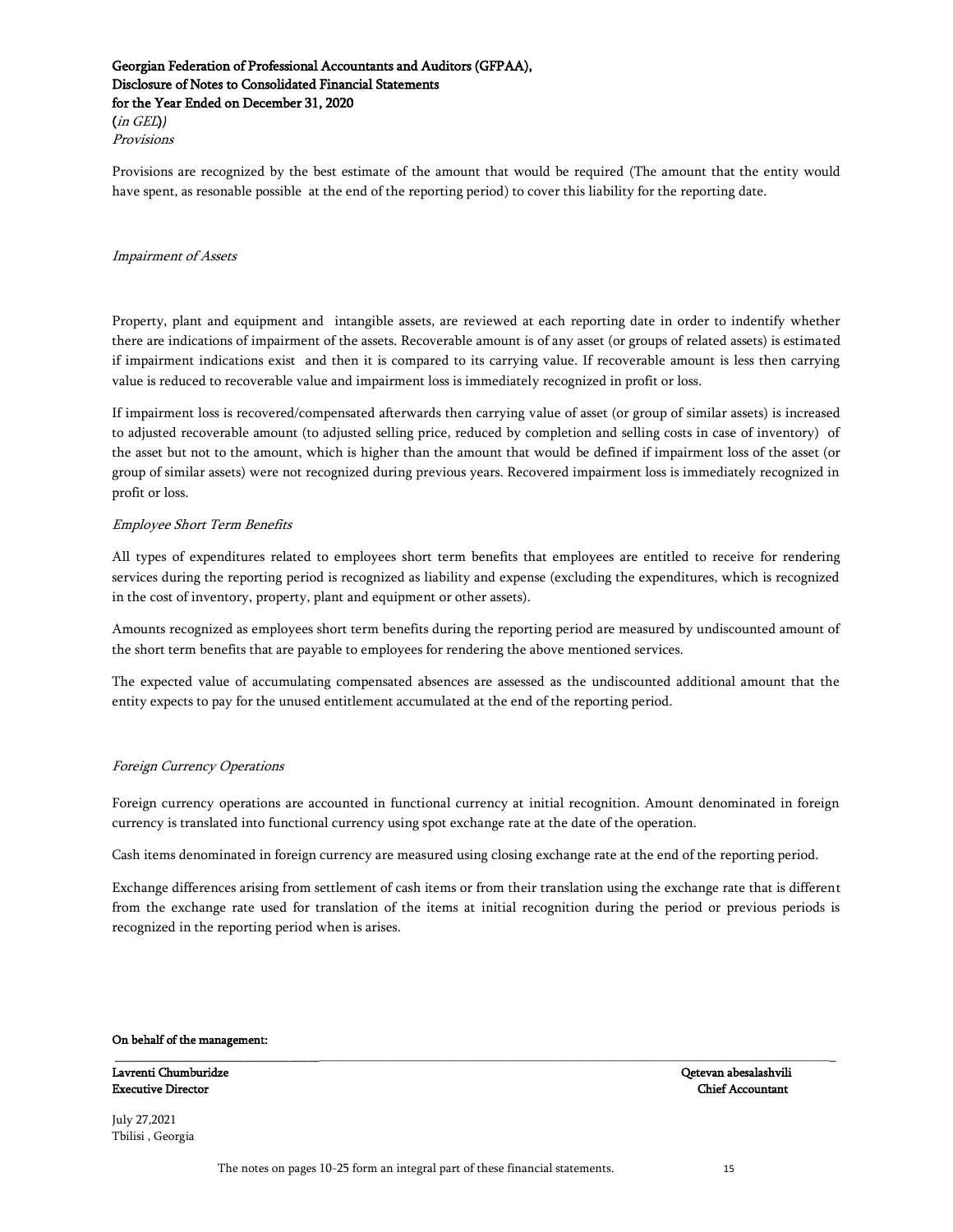(in GEL)*)*

#### Income Tax

The current tax liability (asset) is estimated at the amount that is expected to be paid (reimbursed) in accordance with the taxation principles set out in the Tax Code of Georgia (TCG) and valid by the reporting date.

According to the Tax Code of Georgia , the object of taxation of income tax for the entity is: distributed profit; incurred expense or other payment that is not related to the economic activity; supply of goods/rendering of services free of charge and/or transfer of cash; representation costs above the limits set by the Tax Code.

For the entity that is subject to income tax, along with tax on distributed profit, is taxed as soon as tax object arises and tax liability is recognized at the end of each reporting month. Current tax liability in relation to dividends to be distributed to its partners is measured by using income tax rate on the amount of dividends that is to be distributed until the entity recognizes obligation to pay the dividends.

#### 4. General assumptions and main sources used to assess uncertainty

#### The useful life of fixed assets

The entity observes factors such as changes in the way the asset is used, significant unforeseen wear and tear, technological advances and changes in market prices that may indicate that the residual value of an asset or its useful life has changed since the last reporting date.If there are any similar signs, the entity will review the previous estimates and if the current estimates differ significantly from previous estimates, change the residual value of the asset, depreciation method or useful life. An entity describes a change in the residual value, depreciation method or useful life of an asset as a change in accounting estimate.

In applying the Company's accounting policy (Note 4), management is required to apply discussion, estimation and assumption to assets and liabilities which value cannot be clearly derived from other sources. Estimations and related assumptions are based on past experience and other relevant factors.

Actual results may differ from current estimates. Evaluations are reviewed periodically. Adjustments resulted from changes in accounting estimates are attributed to the financial results of the period in which those changes are recorded.

The main sources of estimation uncertainty are-

#### Useful life

Determining the useful life of property, plant and equipment is a matter of reasoning for management, based on their experience with similar assets. In determining the useful life of an asset, management considers expected consumption, technical obsolescence assessment, physical depreciation, and the physical environment in which the asset is used. A change in these circumstances or estimates may result in a correction in future depreciation rates.

#### Recievables impairment reserve

The Company creates a reserve for the impairment of doubtful receivables to record the estimated losses incurred as a result of customers' inability to make payments. In assessing the adequacy of doubtful debt reserves, management uses the general economic situation, the maturity of accounts receivable, past write-off experience, customer creditworthiness and changes in payment terms as the basis for its assessment.

\_\_\_\_\_\_\_\_\_\_\_\_\_\_\_\_\_\_\_\_\_\_\_\_\_\_\_\_\_\_\_\_\_\_\_\_\_\_\_\_\_\_\_\_\_\_\_\_\_\_\_\_\_\_\_\_\_\_\_\_\_\_\_\_\_\_\_\_\_\_\_\_\_\_\_\_\_\_\_\_\_\_\_\_\_\_\_\_\_\_\_\_\_\_\_\_\_\_\_\_\_\_\_\_\_\_\_\_\_\_\_\_\_\_\_\_

#### On behalf of the management:

Lavrenti Chumburidze Qetevan abesalashvili Executive Director Chief Accountant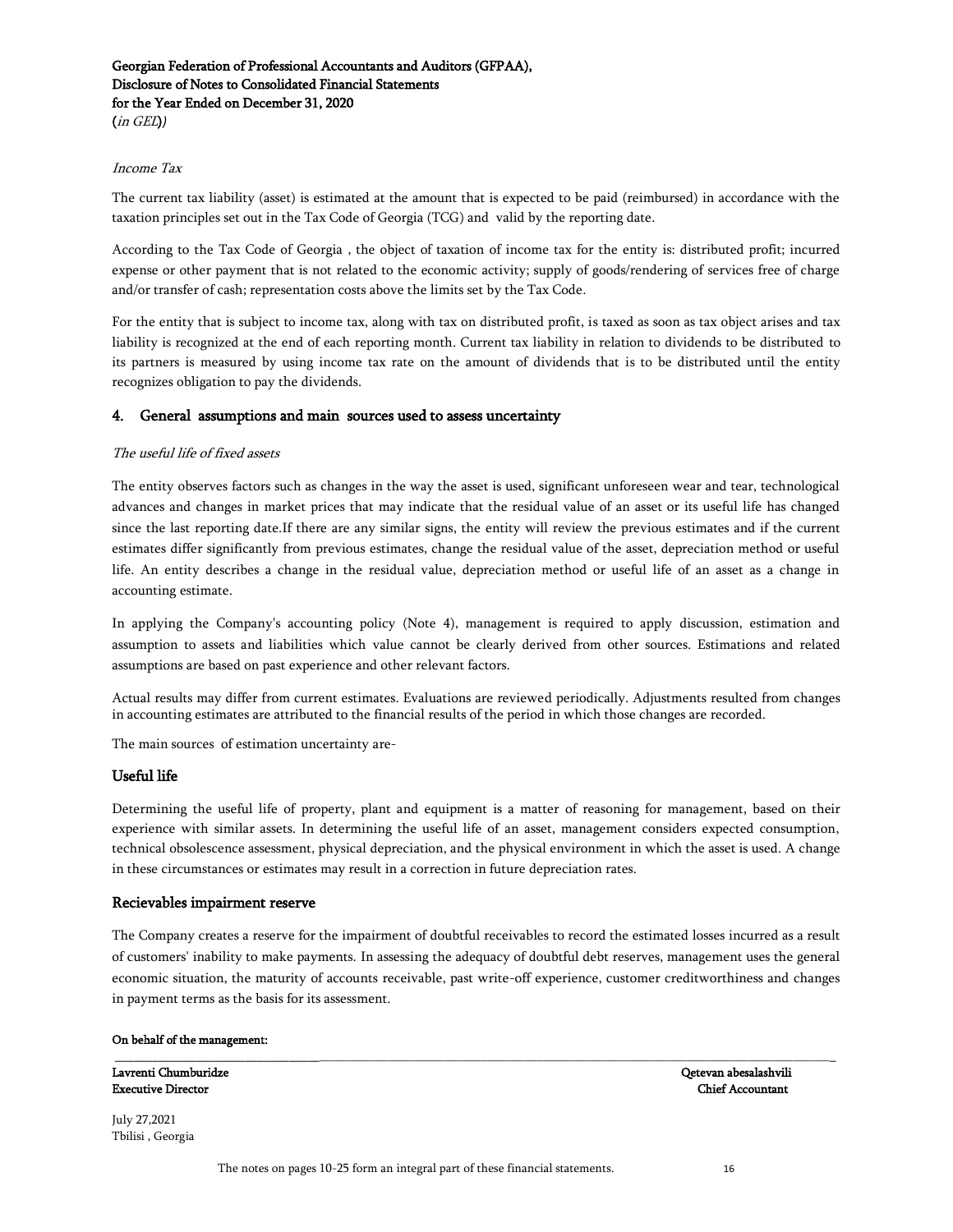December 31,2020 December31,2019

<span id="page-16-0"></span>

| Rendering services     | 847303    | 1033578   |
|------------------------|-----------|-----------|
| Selling of goods       | 182237    | 116571    |
| Other operating income | 105,368   | 125,600   |
| Total revenue          | 1,134,908 | 1,275,749 |

Realization includes revenue from sale of goods as well as own produce. Teaching process revenue includes all revenues generated from all types of educational programs and examinations of GFPAA and LTD Institute of Professional Accountants.

### <span id="page-16-1"></span>6. Other Incomes

|                                     | December 31,2020 | December 31,2019 |
|-------------------------------------|------------------|------------------|
|                                     |                  |                  |
| Membership fee of physical entities | 141188           | 139166           |
| Membership fee of corporate members | 89000            | 92082            |
| Interest Income                     | 60356            | 68,242           |
| Membership initiation fee           | 2440             | 3,640            |
| Contributions                       | $\boldsymbol{0}$ | 14,300           |
| Books purchased for free            | 23804            | 7,200            |
| Non-claim income                    | $\boldsymbol{0}$ | 4,267            |
| Other income                        | 31607            | 500              |
| Total                               | 348,395          | 329,397          |

\_\_\_\_\_\_\_\_\_\_\_\_\_\_\_\_\_\_\_\_\_\_\_\_\_\_\_\_\_\_\_\_\_\_\_\_\_\_\_\_\_\_\_\_\_\_\_\_\_\_\_\_\_\_\_\_\_\_\_\_\_\_\_\_\_\_\_\_\_\_\_\_\_\_\_\_\_\_\_\_\_\_\_\_\_\_\_\_\_\_\_\_\_\_\_\_\_\_\_\_\_\_\_\_\_\_\_\_\_\_\_\_\_\_\_\_

#### On behalf of the management:

Lavrenti Chumburidze Qetevan abesalashvili Executive Director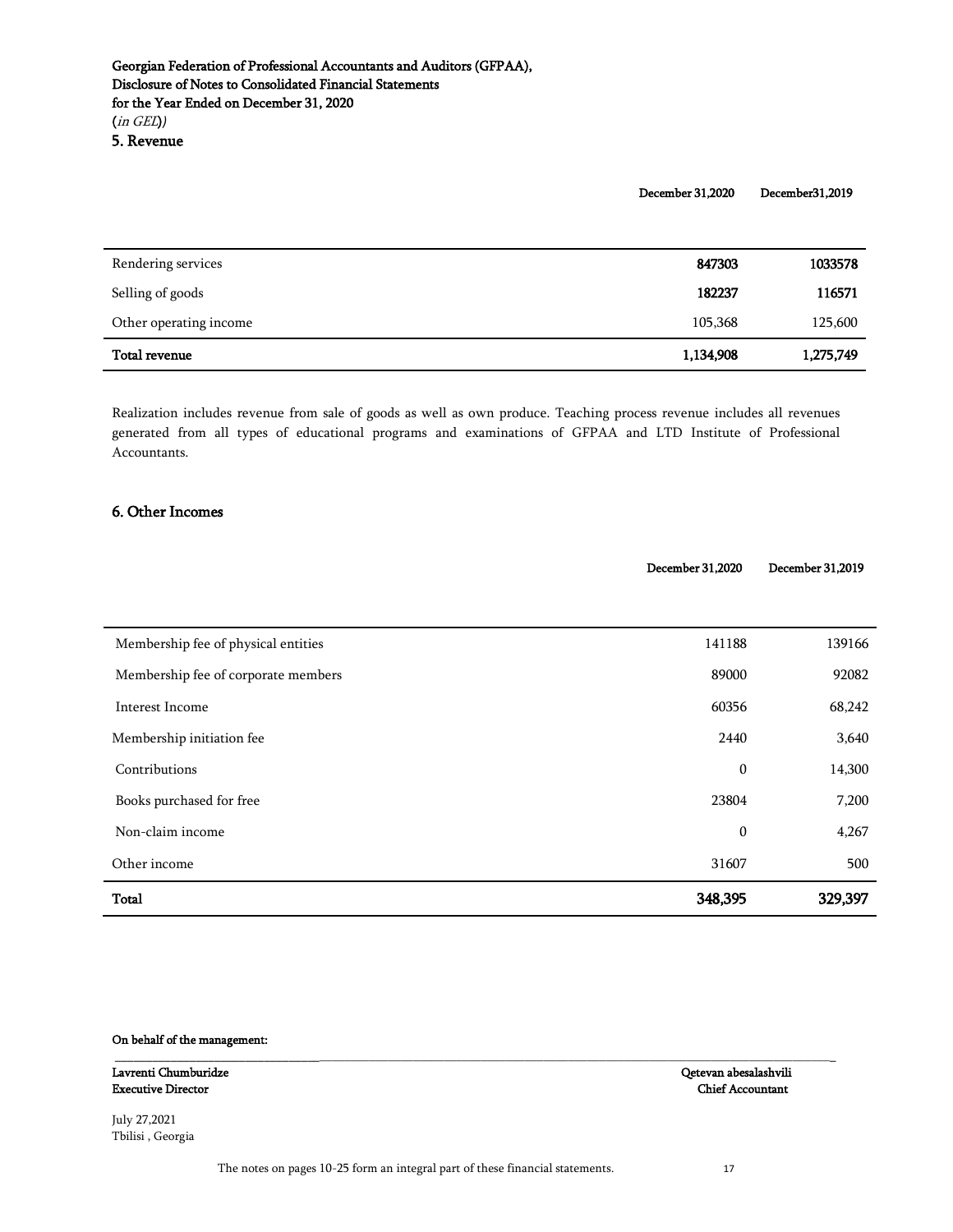### <span id="page-17-0"></span>7. Other Expenses

|                                    | December 31,2020 | December 31,2019 |
|------------------------------------|------------------|------------------|
| Purchased service                  | 318,274          | 530,984          |
| Tax expense                        | 13,319           | 20,371           |
| Membership fee paid                | 15,278           | 13,372           |
| Written off membership fees        | 65,664           | 10,000           |
| Representational expenses          | 1,736            | 7,827            |
| Members conference costs           | 665              | 5,941            |
| Bad debts                          | 2,350            | 3,379            |
| Charity and support                | 2,498            | 2,313            |
| Non-operating expenses             | 14               | 746              |
| Written off carrying amount of PPE | 4,891            | 219              |
| Foreign exchange difference        | 612              | 243              |
| <b>Total</b>                       | 425,301          | 595,395          |

#### On behalf of the management:

Lavrenti Chumburidze Qetevan abesalashvili Executive Director

July 27,2021 Tbilisi , Georgia

\_\_\_\_\_\_\_\_\_\_\_\_\_\_\_\_\_\_\_\_\_\_\_\_\_\_\_\_\_\_\_\_\_\_\_\_\_\_\_\_\_\_\_\_\_\_\_\_\_\_\_\_\_\_\_\_\_\_\_\_\_\_\_\_\_\_\_\_\_\_\_\_\_\_\_\_\_\_\_\_\_\_\_\_\_\_\_\_\_\_\_\_\_\_\_\_\_\_\_\_\_\_\_\_\_\_\_\_\_\_\_\_\_\_\_\_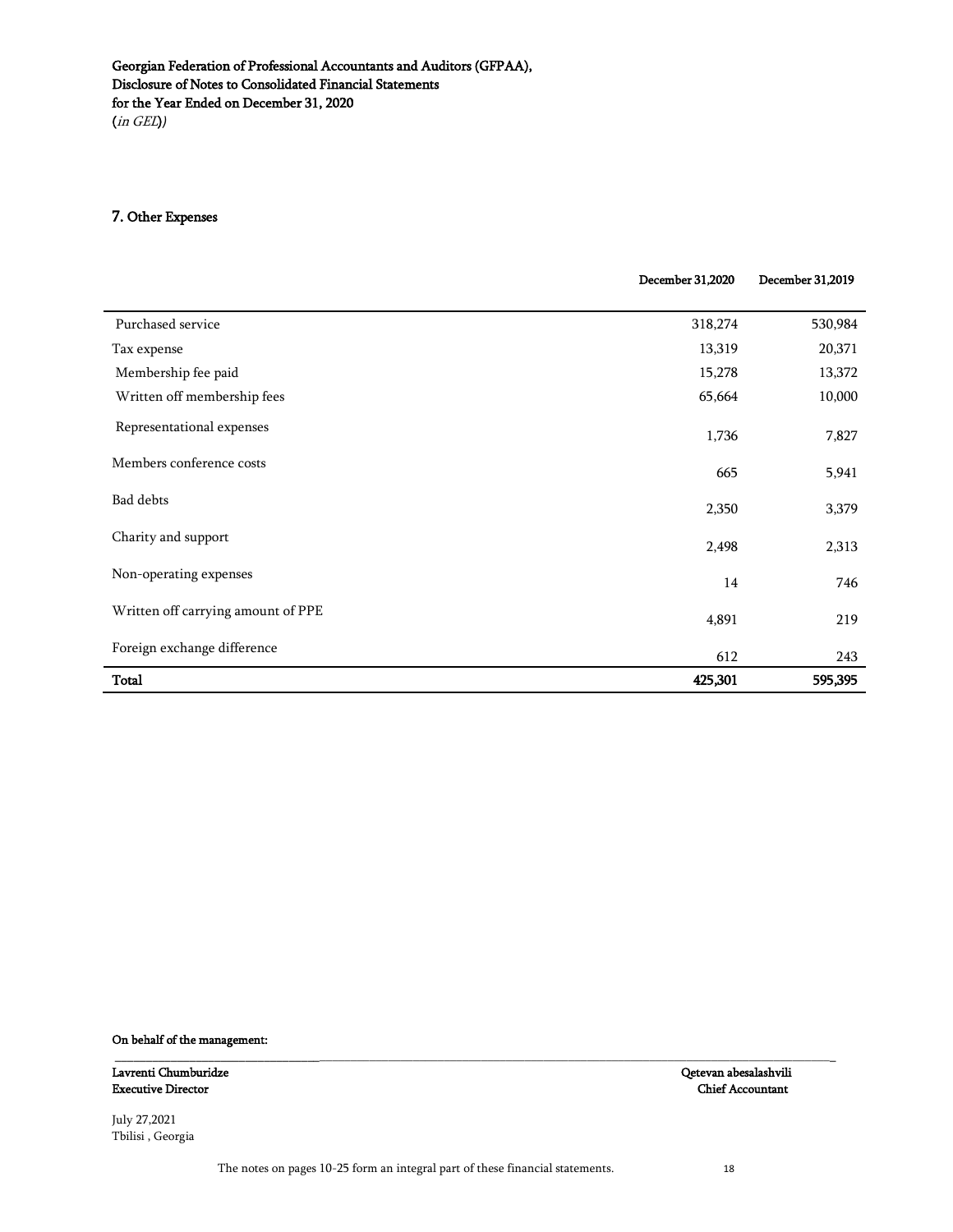(in GEL)*)*

# 8. Property ,plant, equipment

| Name                   | <b>Balance at 31.12.2020</b> | <b>Additions</b>         | Disposals                | Balance at 31.12.2019 |
|------------------------|------------------------------|--------------------------|--------------------------|-----------------------|
| cost                   |                              |                          |                          |                       |
| Buildings              | 662,887                      | $\overline{\phantom{0}}$ | $\overline{\phantom{a}}$ | 662,887               |
| Office equipment       | 184826                       | 2446                     | 10239                    | 192621                |
| Furniture and fixtures | 140068                       | 2658                     | 7560                     | 144970                |
| Vehicles               | 105,775                      | $\overline{\phantom{a}}$ | $\overline{\phantom{a}}$ | 105,775               |
| Library                | 1,329                        | $\overline{\phantom{0}}$ | $\overline{\phantom{m}}$ | 1,329                 |
| Total                  | 1094887                      | 5105                     | 17799                    | 1107582               |
|                        |                              |                          |                          |                       |

<span id="page-18-0"></span>

| Depreciation           | <b>Balance at 31.12.2020</b> | Accrual | <b>Write-down</b>        | Balance at 31.12.2019 |
|------------------------|------------------------------|---------|--------------------------|-----------------------|
| Buildings              | 99117                        | 8244    | 0                        | 90873                 |
| Office equipment       | 136008                       | 13736   | 9875                     | 132147                |
| Furniture and fixtures | 110317                       | 4409    | 6178                     | 112086                |
| Vehicles               | 28875                        | 10,500  | $\qquad \qquad$          | 18375                 |
| Library                | 454                          | 63      | $\overline{\phantom{a}}$ | 391                   |
| Total                  | 374771                       | 36952   | 16053                    | 353872                |
|                        |                              |         |                          |                       |
| <b>Carrying Amount</b> | 720116                       |         |                          | 753710                |

#### On behalf of the management:

Executive Director

Lavrenti Chumburidze Qetevan abesalashvili

July 27,2021 Tbilisi , Georgia

\_\_\_\_\_\_\_\_\_\_\_\_\_\_\_\_\_\_\_\_\_\_\_\_\_\_\_\_\_\_\_\_\_\_\_\_\_\_\_\_\_\_\_\_\_\_\_\_\_\_\_\_\_\_\_\_\_\_\_\_\_\_\_\_\_\_\_\_\_\_\_\_\_\_\_\_\_\_\_\_\_\_\_\_\_\_\_\_\_\_\_\_\_\_\_\_\_\_\_\_\_\_\_\_\_\_\_\_\_\_\_\_\_\_\_\_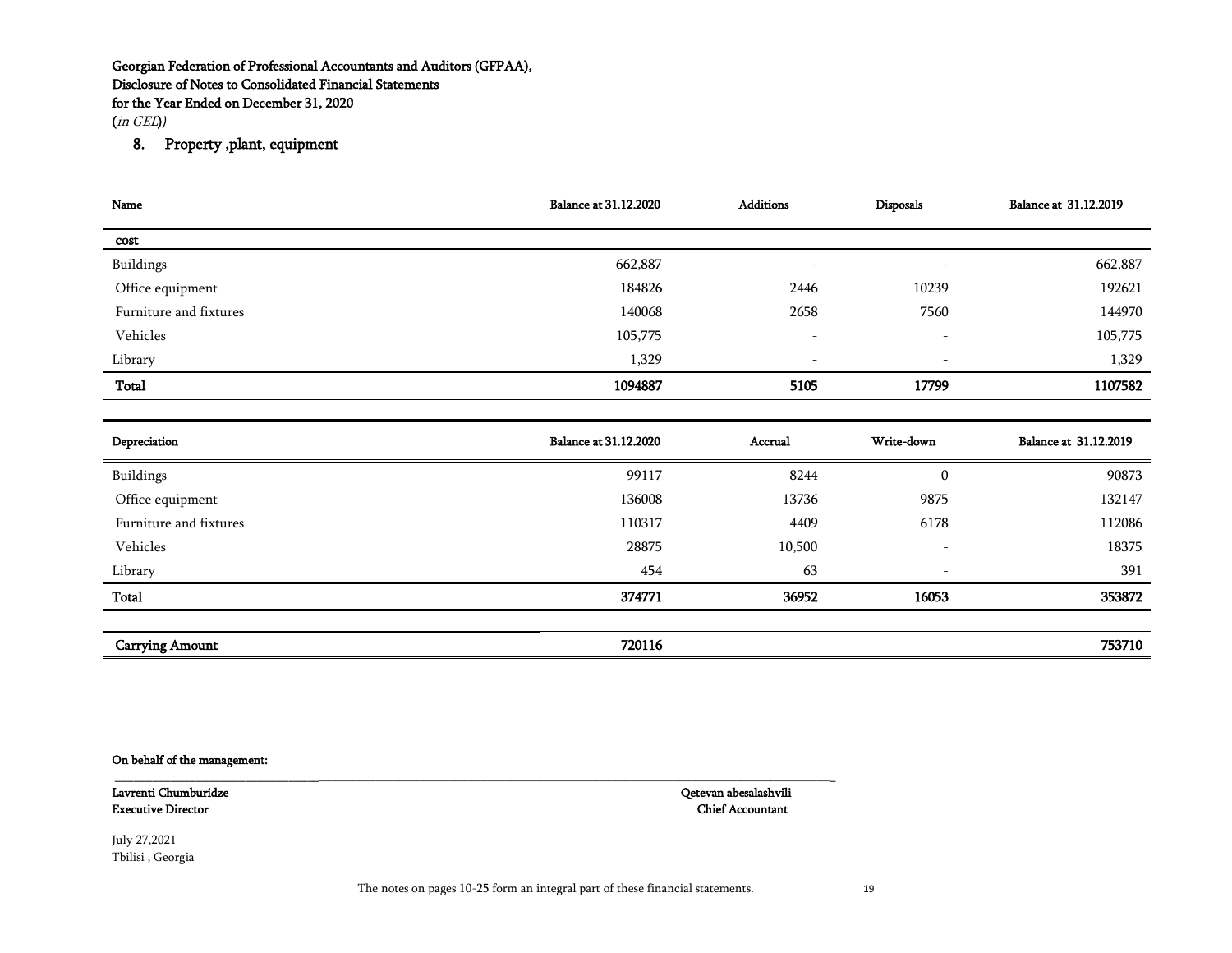(in GEL)*)*

Initial cost of property, plant and equipment is cash or cash equivalents paid (or to be paid):

- a. Purchase price, including legal and broker service cost, import duties and irrevocable purchase payments, excluding trade discounts and rebates;
- b. Any expenditure that is directly related to delivery of the asset to its location and condition;
- c. Initial estimates of costs related to dismantle of asset, liquidation and restoration that the entity committed at the moment of purchase or afterwards.

<span id="page-19-0"></span>As the proceeds from the sale are expected to exceed the carrying amount of the asset and its related liabilities, no impairment losses were recognized.

### 9. Intangible Assets

| Name                                   | <b>Balance</b> at<br>31.12.20   | <b>Additions</b> | Disposals  | <b>Balance at 31.12.2019</b> |
|----------------------------------------|---------------------------------|------------------|------------|------------------------------|
| Cost                                   |                                 |                  |            |                              |
| Video lectures                         | 0                               |                  | 26076      | 26,076                       |
| License of Strados Studio              | 5,467                           |                  |            | 5,467                        |
| Accounting software 'Oris'             | 5,200                           | $\Omega$         |            | 5200                         |
| Video lectures administration software | 0                               |                  | 5000       | 5,000                        |
| Software ICS (management system)       | 4,450                           |                  |            | 4450                         |
| Software for recording lectures        | 0                               |                  | 552        | 552                          |
| Total                                  | 15117                           | 0                | 31628      | 46745                        |
|                                        |                                 |                  |            |                              |
| Amortization                           | <b>Balance</b> at<br>31.12.2020 | Accrual          | Write down | Balance at 31.12.2019        |
| Video lectures                         | $\Omega$                        | 1803             | 24935      | 23132                        |
| License of Strados Studio              | 3686                            | 203              | $\Omega$   | 3483                         |
| Accounting software 'Oris'             | 3075                            | 479              |            | 2596                         |
| Video lectures administration software | 2818                            | 243              |            | 2575                         |
| Software ICS (management system)       | 0                               | 499              | 2997       | 2498                         |
| Software for recording lectures        | $\Omega$                        | $\Omega$         | 551        | 551                          |
| Total                                  | 9579                            | 3227             | 28483      | 34835                        |

| <b>Carrying Amount</b>                                                                                                     | 5538 |  |  |
|----------------------------------------------------------------------------------------------------------------------------|------|--|--|
| Amortization of intensible assets is charged using straight-line method, assets are carried at cost reduced by accumulated |      |  |  |

<span id="page-19-1"></span>Amortization of intangible assets is charged using straight-line method, assets are carried at cost reduced by accumulated amortization

### 10. Inventory

|                              | December 31,2020 | December 31,2019        |
|------------------------------|------------------|-------------------------|
| Finished goods, books        | 149639           | 196,575                 |
| On behalf of the management: |                  |                         |
| Lavrenti Chumburidze         |                  | Qetevan abesalashvili   |
| <b>Executive Director</b>    |                  | <b>Chief Accountant</b> |
| July 27,2021                 |                  |                         |
| Tbilisi, Georgia             |                  |                         |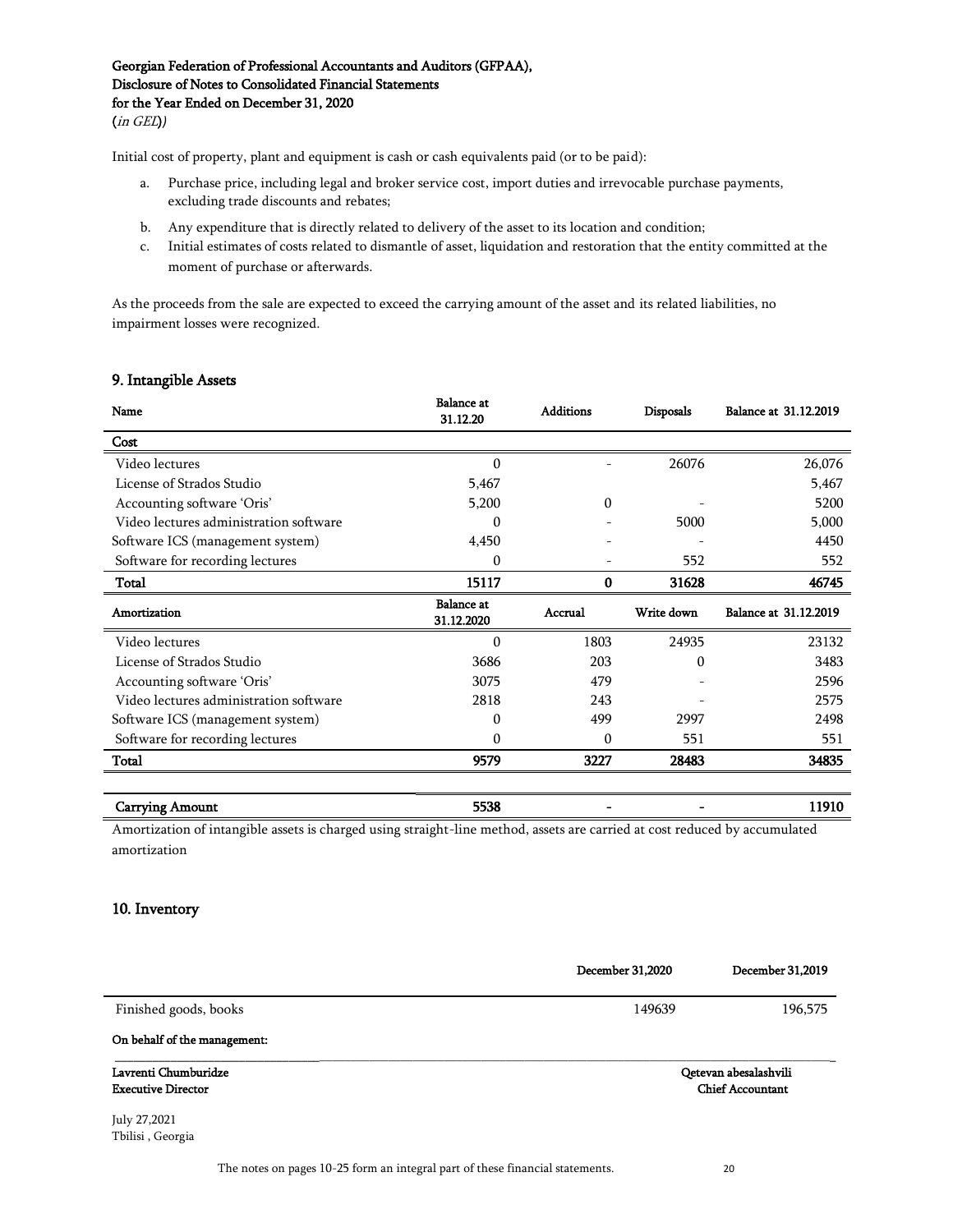(in GEL)*)*

| 159315 | 201,348 |
|--------|---------|
| 863    | 195     |
| 8513   | 4,578   |
|        |         |

Books received as contribution and accounting software "Oris" make up the goods balance. Products balance includes – International Financial Reporting Standards, Quality Assurance and Audit Standards and ACCA textbooks, and other inventory consists of stationery and fuel balances of GFPAA and LTD Institute of Professional Accountants.

# <span id="page-20-0"></span>11. Trade and other Receivables

|                                                                                    | December<br>31,2020 | December<br>31,2019 |
|------------------------------------------------------------------------------------|---------------------|---------------------|
| Receivables from members                                                           | 233,319             | 239,634             |
| Receivables from supply and services                                               | 54,353              | 45,247              |
| Amount of impairment loss                                                          | (47,354)            | (89,372)            |
| The carrying amount of trade receivables<br>Incl. Receivables from related parties | 240,318<br>2000     | 195,509             |
| Receivables from other parties                                                     | 238,318             | 195,509             |
| Prepaid taxes                                                                      | 15,705              | 18,625              |
| Personnel receivables                                                              | 308                 | 159                 |
| Prepayments                                                                        | 30,067              | 3,839               |
| Total                                                                              | 286,398             | 218,132             |

### <span id="page-20-1"></span>12. Cash and cash equivalents

|                                                   | December<br>31,2020 | December<br>31,2019                              |
|---------------------------------------------------|---------------------|--------------------------------------------------|
| Cash at hand                                      |                     |                                                  |
|                                                   | 3,097               | 810                                              |
| Cash at current accounts in banks                 | 33,516              | 25,909                                           |
| On behalf of the management:                      |                     |                                                  |
| Lavrenti Chumburidze<br><b>Executive Director</b> |                     | Qetevan abesalashvili<br><b>Chief Accountant</b> |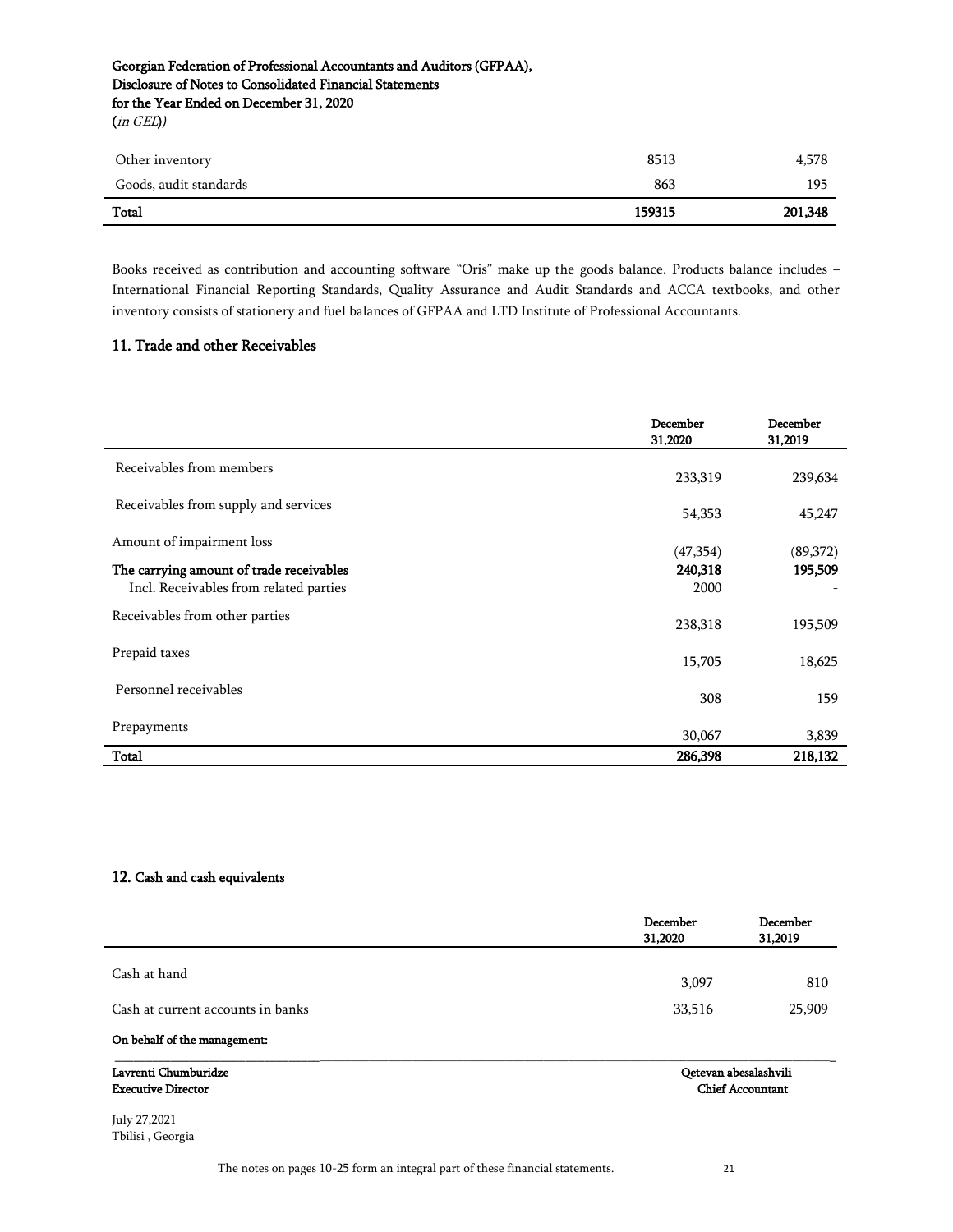(in GEL)*)*

| Short term bank deposits | 720,763                  | 827,705                  |
|--------------------------|--------------------------|--------------------------|
| Overdrafts               | $\overline{\phantom{a}}$ | $\overline{\phantom{0}}$ |
| Total                    | 757,376                  | 854,424                  |

#### <span id="page-21-0"></span>13. Deferred Income

|                               | December 31,2020         | December 31,2019 |
|-------------------------------|--------------------------|------------------|
| Financial income of next year | $\overline{\phantom{a}}$ | 28,313           |
|                               | $\overline{\phantom{a}}$ | -                |
| Total                         | $\overline{\phantom{0}}$ | 28,313           |

### <span id="page-21-1"></span>14. Trade and other payables

|                                                   | December<br>31,2020 | December<br>31,2019 |
|---------------------------------------------------|---------------------|---------------------|
| trade payables<br>i.e payables to related parties | 20,764<br>5900      | 73,217              |
| Payable to other suppliers                        | 14864               | 73,217              |
| Pre-received amounts                              | 121,883             | 122,600             |
| Other                                             | 5,173               | 3,750               |
| Outstanding salaries                              | 62,773              | 6,400               |
| Total                                             | 210,593             | 205,967             |

Trade payables include Ordinary lease liability

The entity has rented office space under ordinary lease with 5-year remaining lease term. Lease payments are made in fixed amounts. Lease payments recognized as expenses are as follows:

|                      | 2020  | 2019  |
|----------------------|-------|-------|
| Short term liability | 89760 | 89760 |

#### On behalf of the management:

| Lavrenti Chumburidze      | Oetevan abesalashvili |
|---------------------------|-----------------------|
| <b>Executive Director</b> | Chief Accountant      |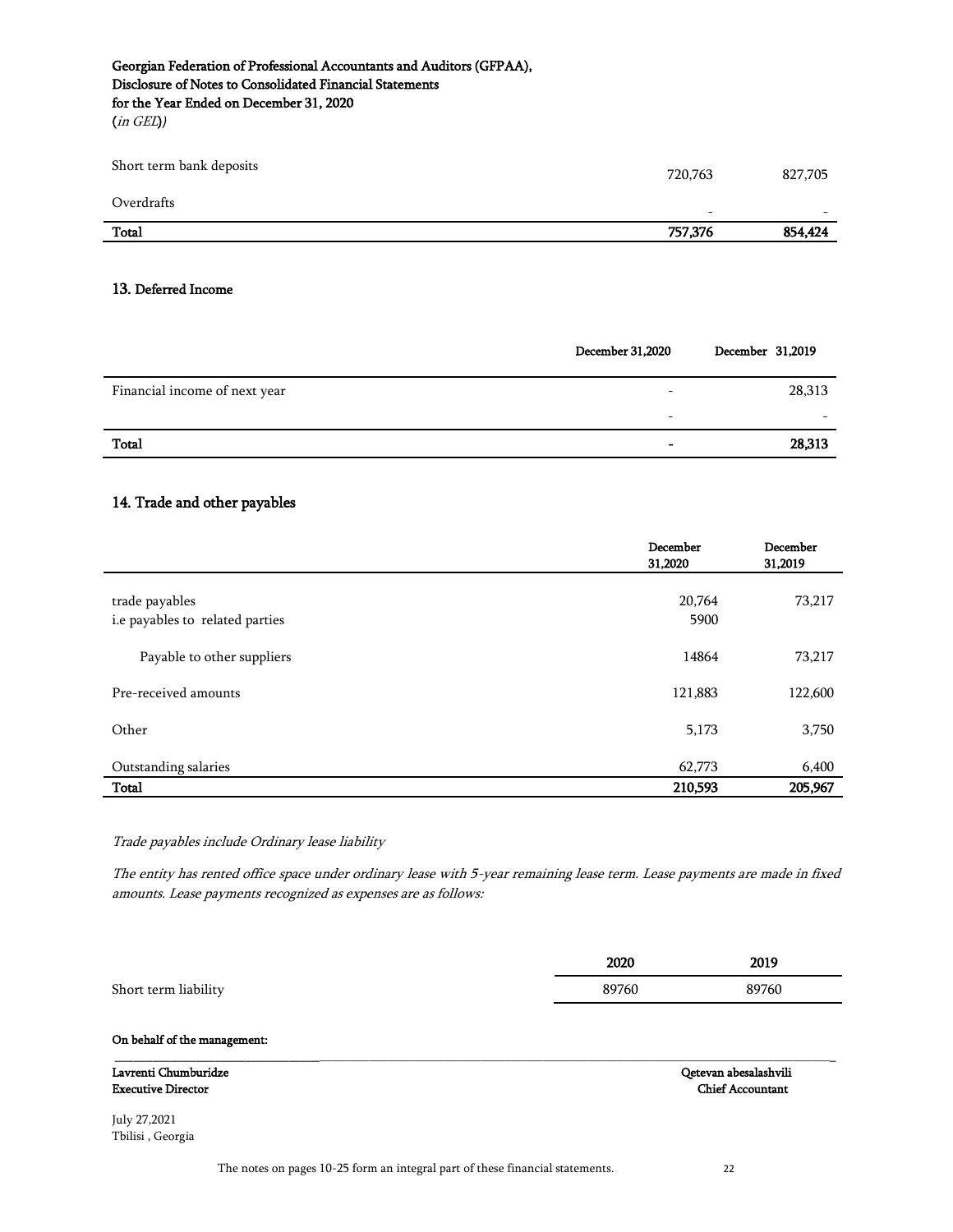(in GEL)*)*

At the end of the year the entity has the folowing future minimal lease payment liabilities related to irrevocable ordinary lease agreements:

| Not later than one year                     | 74755  | 74755  |
|---------------------------------------------|--------|--------|
| After one year but no later than five years | 373775 | 373775 |
| After five years                            |        |        |
| Total                                       | 488530 | 488530 |

# <span id="page-22-0"></span>15. Tax Liabilities

|                      | <b>December 31,2020</b> | December | 31,2019      |
|----------------------|-------------------------|----------|--------------|
| VAT payable          | 613                     |          | 3,301        |
| Payable Income tax   | 14361                   |          | 1,456        |
| Payable social fee   | 1676                    |          | $\mathbf{0}$ |
| Payable Property tax | 0                       |          | 349          |
| Total                | 16650                   |          | 5,106        |

### <span id="page-22-1"></span>16. business Combinations - Goodwill

### Acquisition of Journal "Accounting - Reporting" Ltd

On January 29, 2020, the company acquired a 100% share in Journal "Accounting-Reporting" Ltd. The Journal "Accounting - Reporting" was founded on September 18, 1997, the main activity of which is to publish the monthly Journal "Accounting", to place advertisements in the Journal. The contingent fair values of the Journal 's aggregate identifiable assets and liabilities at the acquisition date were:

|                              | Recognized fair value at acquisition |  |
|------------------------------|--------------------------------------|--|
| <b>Current Assets</b>        |                                      |  |
| Inventory                    | 15,605                               |  |
| Trade and Other Receivables  | 763                                  |  |
| Cash and Cash Equivalents    | 1,679                                |  |
| Other Current Assets         |                                      |  |
| <b>Total Current Assets</b>  | 18,046                               |  |
| <b>Total Assets</b>          | 18,046                               |  |
| <b>Current Liabilities</b>   |                                      |  |
| Trade and Other Payables     | 17,506                               |  |
| Current loan payables        |                                      |  |
| <b>Tax Liabilities</b>       | 139                                  |  |
| On behalf of the management: |                                      |  |
| Lavrenti Chumburidze         | Qetevan abesalashvili                |  |
| <b>Executive Director</b>    | <b>Chief Accountant</b>              |  |
| July 27,2021                 |                                      |  |
| Tbilisi, Georgia             |                                      |  |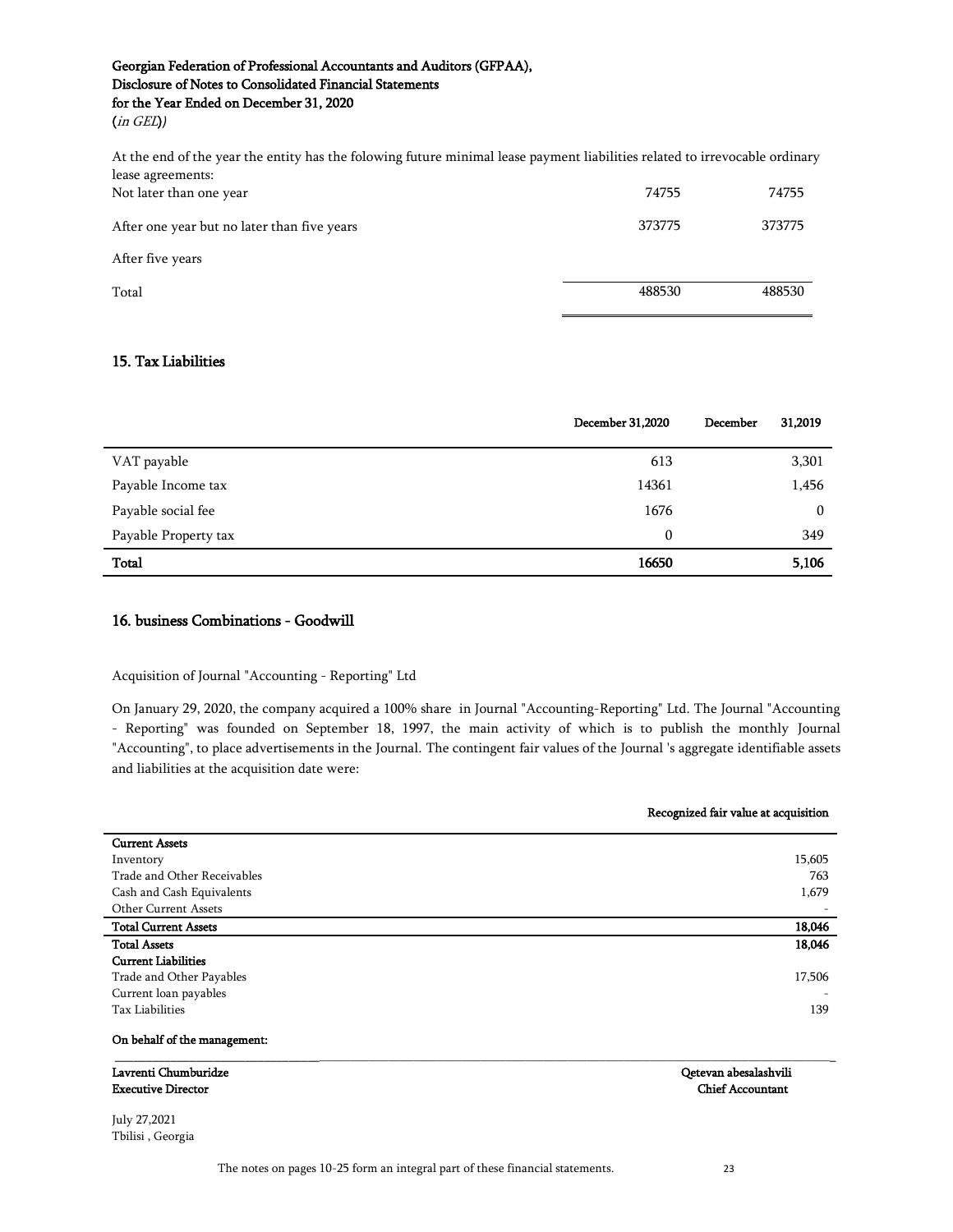| <b>Total Current Liabilities</b>              | 17,645 |
|-----------------------------------------------|--------|
| <b>Total Liabilities</b>                      | 17,645 |
|                                               |        |
| Real value of acquired net assets             | 401    |
| Net assets in real value for the date in 100% | 321    |
| Given Compensation                            | 6,000  |
| Goodwill                                      | 5,679  |

With this acquisition, the company is expanding its business as it sees new opportunities and value creation prospects in this sector of the Georgian economy. The Group believes that this sector has the opportunity to increase operating cash flows. From Management's point of view this acquisition will have a positive impact on the value of the Group.

The main factor that contributed to the cost of business combination, the result from Goodwill was recognized at the time of acquisition is the synergy reflected in the Group operations.

The fee was GEL 6,000 in cash, which was paid in full at the reporting date. After the acquisition, there was no changes in the ownership structure.

### <span id="page-23-0"></span>17. Related party operations

Related parties or related party transactions are :

- (A) the parties, which are directly or indirectly by one or more intermediaries, control, are controlled, or are under joint control with the Company(Including founder company and branches), hold shares in the company, which is the cause of significant influence and have joint control over the company;
- (B) key management of the company or of a parent of the company
- (C) the family members of listed in (a) or (b);
- (D) Parties that are entities, controlled or jointly controlled by the persons listed in (c) or (b); or these persons have significant influence, or the right to vote in these entities is directly or indirectly in the hands of these persons.

The entity considers the related parties:

Subsidiaries - Journal "Accounting - Reporting" Ltd and Institute of Professional Accountants Ltd

Ultimate controlling party- GFPAA

Entities significant influenced by the persons - Consaudi Ltd and Accountants Training Center Ltd

|                                                   | <b>December 31,2020</b> | December 31,2019 |       |
|---------------------------------------------------|-------------------------|------------------|-------|
| Operations with significantly influenced entities |                         |                  |       |
| Office lease                                      | 10170                   |                  | 10170 |
| Amount of unpaid balances:                        |                         |                  |       |
| Trade Receivables                                 | 2000                    |                  |       |
| <b>Total Receivables</b>                          | 2000                    |                  |       |

\_\_\_\_\_\_\_\_\_\_\_\_\_\_\_\_\_\_\_\_\_\_\_\_\_\_\_\_\_\_\_\_\_\_\_\_\_\_\_\_\_\_\_\_\_\_\_\_\_\_\_\_\_\_\_\_\_\_\_\_\_\_\_\_\_\_\_\_\_\_\_\_\_\_\_\_\_\_\_\_\_\_\_\_\_\_\_\_\_\_\_\_\_\_\_\_\_\_\_\_\_\_\_\_\_\_\_\_\_\_\_\_\_\_\_\_

#### On behalf of the management:

Lavrenti Chumburidze Qetevan abesalashvili Executive Director Chief Accountant